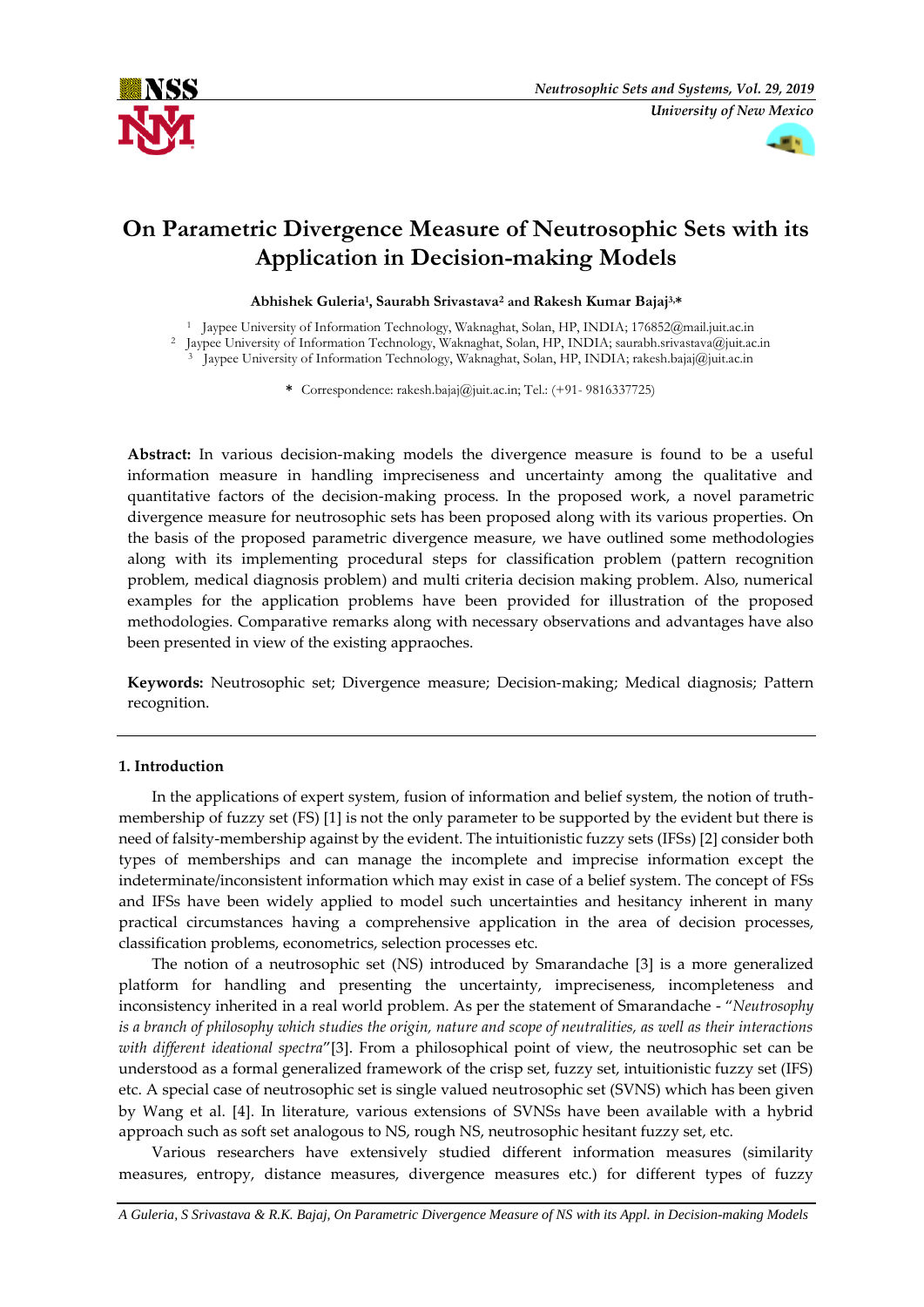sets/intuitionistic fuzzy sets because of their wider applicability in the different fields of science and engineering. In 1993, Bhandari and Pal [5] first studied the directed divergence based on the mutual information measure given by Kullback and Leibler [6]. Fan and Xie [7] provided a divergence measure based on exponential operation and established relation with the fuzzy exponential entropy. Further, Montes et al. [8] studied the special classes of measures of divergence in connecting with fuzzy and probabilistic uncertainty. Next, Ghosh et al. [9] have successfully implemented the fuzzy divergence measure in automated leukocyte recognition. Besides this, four fuzzy directed divergence measures were proposed by Bhatia and Singh [10] with important properties and particular cases.

Vlachos and Sergiadis [11] successfully presented an intuitionistic fuzzy directed divergence measure analogous to Shang and Jiang [12]. Further, a set of axioms for the distance measure of IFSs is provided by Wang and Xin [13] and then Hung and Yang [14] proposed a set of axioms for intuitionistic divergence measure by applying Hausdorff metric. Li [15] provided the intuitionistic fuzzy divergence measure and Hung and Yang [16] proposed intuitionistic *J*-divergence measure with its application in pattern recognition. In intuitionistic fuzzy setup, Montes et. al. [17] established some important relationships among divergence measures, dissimilarity measures and distance measures. In literature, the fuzzy divergence measures and intuitionistic fuzzy divergence measures have been widely applied in various applications – decision-making problems [18, 19], medical diagnosis [20], logical reasoning [21] and pattern recognition [22, 23] etc. Kaya and Kahraman [24] have provided comparison of fuzzy multi-criteria decision-making methods for intelligent building assessment along with detailed ranking results.

It may be noted that the degree of indeterminacy/hesitancy in case of IFSs is dependent on the other two uncertainty parameters of membership degree and non-membership degree. This gives a sense of limitation and boundedness for the decision makers to quantify the impreciseness factors. To overcome such limitations, the NS theory found to be more advantageous and effective tool in the field of information science and applications. Broumi and Smarandache [25] studied various types of similarity measures for neutrosophic sets. On the basis of the distance measure between two single valued neutrosophic sets, Majumdar and Samanta [26] proposed some similarity measures and studied their characteristics. Ye [27] studied various similarity measures for interval neutrosophic sets (INSs) on the basis of distance measures and used them in group decision-making [28]. Further, by using distance based similarity measures for single valued neutrosophic multisets, Ye et al. [29] solved the medical diagnosis problem. Also, Ye [30] studied various measures of similarity measures on the basis of cotangent function for SVNSs & utilized to solve MCDM problem and fault detection. Dhivya and Sridevi [31] studied a new single valued neutrosophic exponential similarity measure and its weighted form to overcome some drawbacks of existing measures and applied in decision making and medical diagnosis problem. Wu et al. [32] established a kind of relationship among entropy, similarity measure and directed divergence based on the three axiomatic definitions of information measure by involving a cosine function. Also, a new multi-attribute decision making method has been developed based on the proposed information measures with a numerical example of city pollution evaluation. Thao and Smarandache [33] proposed new divergence measure for neutrosophic set with some properties and utilized to solve the medical diagnosis problem and the classification problem.

Recently, the notion of NSs theory and its various generalizations have been explored in various field of research by different researchers. Abdel-Basset et al. [34] developed a new model to handle the hospital medical care evaluation system based on plithogenic sets and also studied intelligent medical decision support model [35] based on soft computing and internet of things. In addition to this, a hybrid plithogenic approach [36] by utilizing the quality function in the supply chain management has also been developed. Further, a new systematic framework for providing aid and support to the cancer patients by using neutrosophic sets has been successfully suggested by Abdel-Basset et al. [37]. Based on neutrosophic sets, some new decision-making models have also been successfully presented for project selection [38] and heart disease diagnosis [39] with advantages and defined limitations. In subsequent research, Abdel-Basset et al. [40] have proposed a modified forecasting model based on neutrosophic time series analysis and a new model for linear fractional programming based on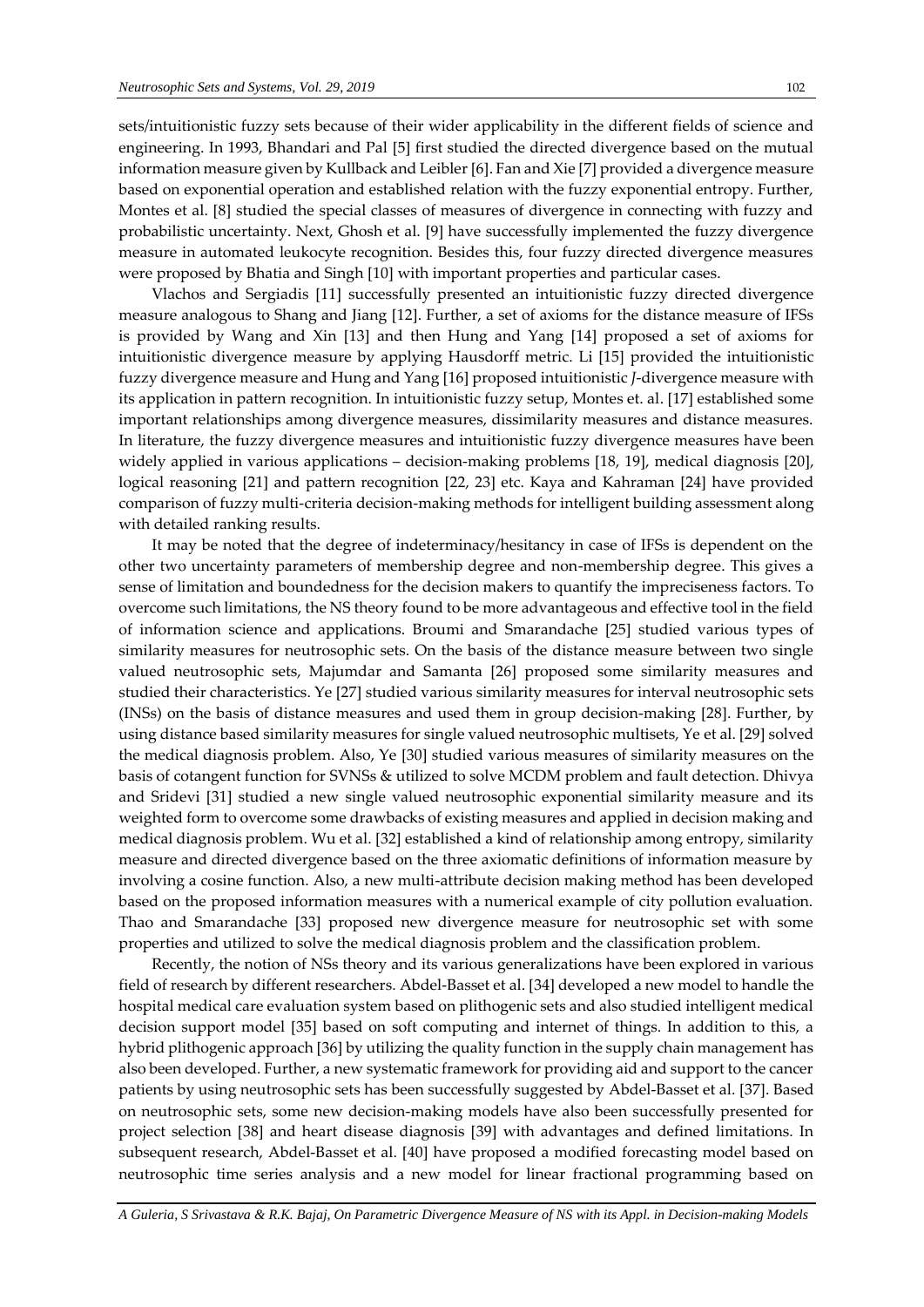triangular neutrosophic numbers [41]. Also, Yang et al. [42] have studied some new similarity and entropy measures of the interval neutrosophic sets on the basis of new axiomatic definition along with its application in MCDM problem.

In view of the above discussions on the recent trends in the field of neutrosophic set theory, it may be observed that the neutrosophic information measures such as distance measures, similarity measures, entropy, divergence measures, have been successfully utilized and implemented to handle the issues related to uncertainty and vagueness. For the sake of wider applicability and the desired flexibility, we need to develop some parametric information measures for SVNSs. These parametric measures will give rise to a family of information measures and we can have selections based on the desired requirements. Subsequently, they can be utilized in various soft computing applications. This approach is novel in its kind where we propose a parametric divergence measure for the neutrosophic sets with various properties so that these can be well utilized in different classification problem and decision-making problems.

The rest of the paper is structured as - In Section 2, some fundamental preliminaries of the neutrosophic sets, information measures are presented with its properties. In Section 3, a new parametric divergence measure for neutrosophic sets has been introduced with its proof. In Section 4, various properties of the proposed divergence measure have also been discussed along with their proofs. Further, in Section 5, application examples of classification problems and decision-making problem have been solved by providing the necessary steps of the proposed methodologies based on the proposed parametric divergence measure. In view of the results obtained in contrast with the existing methodologies related to these fields, some comparative remarks have also been stated for the problems under consideration. The presented work and its results have been summarized in Section 6 with scope for the future work.

### **2. Preliminaries**

Here, some basic definitions and fundamental notions in reference with neutrosophic set, information measures and its properties are presented. Smarandache [3] introduced the notion of neutrosophic set as follows:

**Definition 1.** [3] Let  $X$  be a fixed class of points (objects) with a generic element  $x$  in  $X$ . A neutrosophic set  $M$  in  $X$  is specified by a truth-membership function  $T_M(x)$ , an indeterminacymembership function  $I_M(x)$  and a falsity-membership function  $F_M(x)$ , where  $T_M(x)$ ,  $I_M(x)$  and  $F_{_M}(x)$  are real standard or nonstandard subsets of the interval  $\begin{pmatrix} -0,1^+ \end{pmatrix}$  such that *T<sub>M</sub>*(*x*) are real standard or nonstandard subsets of the interval  ${\binom{-0,1^+}{M}}$  such that  $T_M(x): X \to {\binom{-0,1^+}{M}}$ ,  $I_M(x): X \to {\binom{-0,1^+}{M}}$ ,  $F_M(x): X \to {\binom{-0,1^+}{M}}$  and the sum of these functions viz.  $T_{M}(x) + I_{M}(x) + F_{M}(x)$ satisfies the requirement viz.  $T_M(x) + I_M(x) + F_M(x)$ <br>  $T_0 \le \sup T_M(x) + \sup I_M(x) + \sup F_M(x) \le 3^+$ . We denote the neutrosophic set  $M = \{(x, T_M(x), I_M(x), F_M(x) \mid x \in X\}.$ 

 In case of neutrosophic set, indeterminacy gets quantified in an explicit way, while truthmembership, indeterminacy-membership and falsity-membership are independent terms. Such framework is found to be very useful in the applications of information fusion where the data are logged from different sources. For scientific and engineering applications, Wang et al. [4] defined a single valued neutrosophic set (SVNS) as an instance of a neutrosophic set as follows:

**Definition 2** [4] Let  $X$  be a fixed class of points (objects) with a generic element  $x$  in  $X$ . A single  $\sigma$  *valued neutrosophic set*  $M$  *in*  $X$  *is characterized by a truth-membership function*  $T_M(x)$  *, an* indeterminacy membership function  $I_M(x)$  and a falsity-membership function  $F_M(x)$  . For each point  $x \in X$  *,*  $T_M(x)$  ,  $I_M(x)$  ,  $F_M(x) \in [0,1]$  . A single valued neutrosophic set  $M$  can be denoted by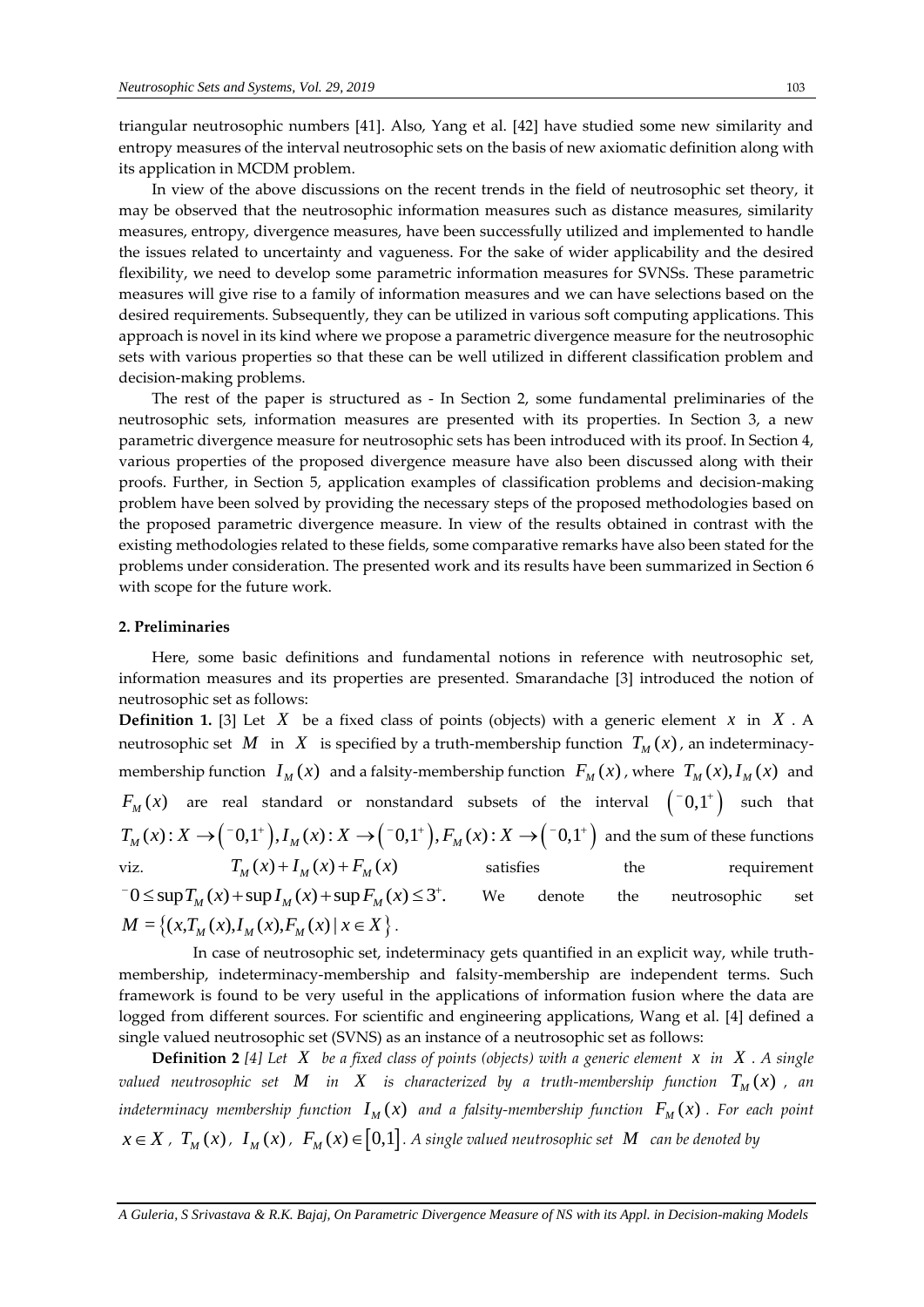$M = \{ \langle T_M(x), I_M(x), F_M(x) | x \in X \}$ .

It may be noted that  $T_M(x) + I_M(x) + F_M(x) \in [0,3]$ .

We denote  $SVNS(X)$  as the set of all the SVNSs on  $X$ . For any two SVNSs  $M, N \in SVNS(X)$ , some of the basic and important operations and relations may be defined as follows (Refer [4]): **v**  $\in$  *SVNS*(*X*), some of the basic and important operations and relations may be c<br> **ws** (Refer [4]):<br> **• Union of** *M* and *N*:  $M \cup N = \{(x, T_{M \cup N}(x), I_{M \cup N}(x), F_{M \cup N}(x) | x \in X\};$ 

where  $T_{M\cup N}(x) = \max\{T_M(x), T_N(x)\}$ ,  $T_{M\cup N}(x) = \min\{T_M(x), T_N(x)\}$  and  $F_{M\cup N}(x) = \min\{F_M(x), F_N(x)\}$ ; for all  $x \in X$ .  $F_{M\cup N}(x) = \min\{F_M(x), F_N(x)\};$  for all  $x \in X$ .<br>
• Intersection of *M* and *N*:  $M \cap N = \{(x, T_{M\cap N}(x), I_{M\cap N}(x), F_{M\cap N}(x) | x \in X\};$ 

where 
$$
T_{M \cap N}(x) = \min\{T_M(x), T_N(x)\}, I_{M \cap N}(x) = \max\{I_M(x), I_N(x)\}\
$$
 and

where  $T_{M \cap N}(x) = \min\{T_M(x), T_N(x)\},\ I_{M \cap N}(x)$ <br> $F_{M \cap N}(x) = \max\{F_M(x), F_N(x)\};$  for all  $x \in X$ .

• Containment:  $M \subseteq N$  if and only if

$$
F_{M \cap N}(x) = \max\{F_M(x), F_N(x)\}; \text{ for all } x \in X.
$$
  
**stationment:**  $M \subseteq N$  if and only if  
 $T_M(x) \le T_N(x), I_M(x) \ge I_N(x), F_M(x) \ge F_N(x), \text{ for all } x \in X.$ 

• **Complement:** The complement of a neutrosophic set  $M$ , denoted by  $M$ , defined by  $f(x) \le T_N(x)$ ,  $I_M(x) \ge I_N(x)$ ,  $F_M(x) \ge F_N(x)$ , for all  $x \in X$ .<br> **mplement:** The complement of a neutrosophic set  $M$ , denoted by  $\overline{M}$ , defined by  $T_{\overline{M}}(x) = 1 - T_M(x)$ ,  $I_M(x) = 1 - I_M(x)$ ,  $T_{\overline{M}}(x) = 1 - T_M(x)$ ; for all  $x \in X$ 

**Definition 3.** [32] *Consider*  $M$  and  $N$  be two single-valued neutrosophic sets, then the cross entropy *between M and N must satisfy the following two axioms:*

$$
\bullet \ \ C(M,N) \geq 0 \ ;
$$

•  $C(M, N) = 0$  if  $M = N$ .

Based on the above stated axioms, Wu et al. [32] proposed the divergence measure for two SVNS and *N*, given by<br>  $C_1(M, N) = 1 - \frac{1}{3(\sqrt{2} - 1)} \sum_{i=1}^3 (\sqrt{2} \cos\left(\frac{M_i - N_i}{4}\right) \pi - 1).$ *M* and *N* , given by

*N*, given by  

$$
C_1(M, N) = 1 - \frac{1}{3(\sqrt{2} - 1)} \sum_{t=1}^{3} (\sqrt{2} \cos{\left(\frac{M_t - N_t}{4}\right)} \pi - 1).
$$

 Also, Thao and Smarandache [33] have put forward various properties and axiomatic definition for divergence measure of single valued neutrosophic sets *M* and *N* with four axioms as follows:

- DivAxiom 1:  $D(M, N) = D(N, M)$ ;
- DivAxiom 2:  $D(M, N) \ge 0$ ; and  $D(M, N) = 0$  if  $M = N$ .
- DivAxiom 2:  $D(M, N) \ge 0$ ; and  $D(M, N) = 0$  if  $M = N$ .<br>• DivAxiom 3:  $D(M \cap P, N \cap P) \le D(M, N) \forall P \in SVNS(X)$ .  $D(M \cap P, N \cap P) \le D(M, N) \forall P \in SVNS(X)$ .<br>  $D(M \cup P, N \cup P) \le D(M, N) \forall P \in SVNS(X)$ .
- DivAxiom 4:  $D(M \cup P, N \cup P) \leq D(M, N) \forall P \in SVNS(X)$ .
- 3. Parametric Divergence Measure of Neutrosophic Sets

In this section, we present a new parametric divergence measure for two arbitrary SVNSs and<br>
use its properties. Recently, Ohlan et al. [43] proposed the generalized Hellinger's divergence<br>
ure for fuzzy sets A and B as f discuss its properties. Recently, Ohlan et al. [43] proposed the generalized Hellinger's divergence measure for fuzzy sets A and B as follows:<br>  $\left(\left(\frac{U(x)}{U(x)} - \frac{U(x)}{U(x)}\right)^{2(\alpha+1)}\right)$ measure for fuzzy sets  $\overline{A}$  and  $\overline{B}$  as follows: then a flew parametric divergence measure for<br>
only, Ohlan et al. [43] proposed the generalistical and B as follows:<br>  $\frac{\overline{(x_i)} - \sqrt{\mu_B(x_i)}}{+\sqrt{\mu_A(x_i)} - \sqrt{\mu_B(x_i)}}$ Extra a new parametric divergence measure if the sense of the general divergence of the general divergence of the general divergence of the general divergence of  $\frac{x_i}{x_j} - \sqrt{\mu_B(x_i)}$  and  $\frac{(\sqrt{\mu_{\overline{A}}(x_i)} - \sqrt{\mu_{\overline{B}}(x_i)})$ [43] proposed the generalized Helling<br>  $\alpha$ <sup>+1)</sup>  $\left(\sqrt{\mu(x)} - \sqrt{\mu(x)}\right)^{2(\alpha+1)}$ 

In this section, we present a new parameteric divergence measure for two arbitrary SNNSs and  
is its properties. Recently, Ohlan et al. [43] proposed the generalized Hellinger's divergence  
ure for fuzzy sets *A* and *B* as follows:  

$$
h_{\alpha}(A, B) = \sum_{i=1}^{n} \left( \frac{\sqrt{\mu_A(x_i)} - \sqrt{\mu_B(x_i)}}{\sqrt{\mu_A(x_i)\mu_B(x_i)}} + \frac{\left(\sqrt{\mu_A(x_i)} - \sqrt{\mu_B(x_i)}\right)^{2(\alpha+1)}}{\sqrt{\mu_A(x_i)\mu_B(x_i)}} \right), \alpha \in \mathbb{N}.
$$
 (1)

Analogous to the above proposed divergence measure for fuzzy sets given by Equation (1), we propose the following parametric divergence measure for single valued neutrosophic set: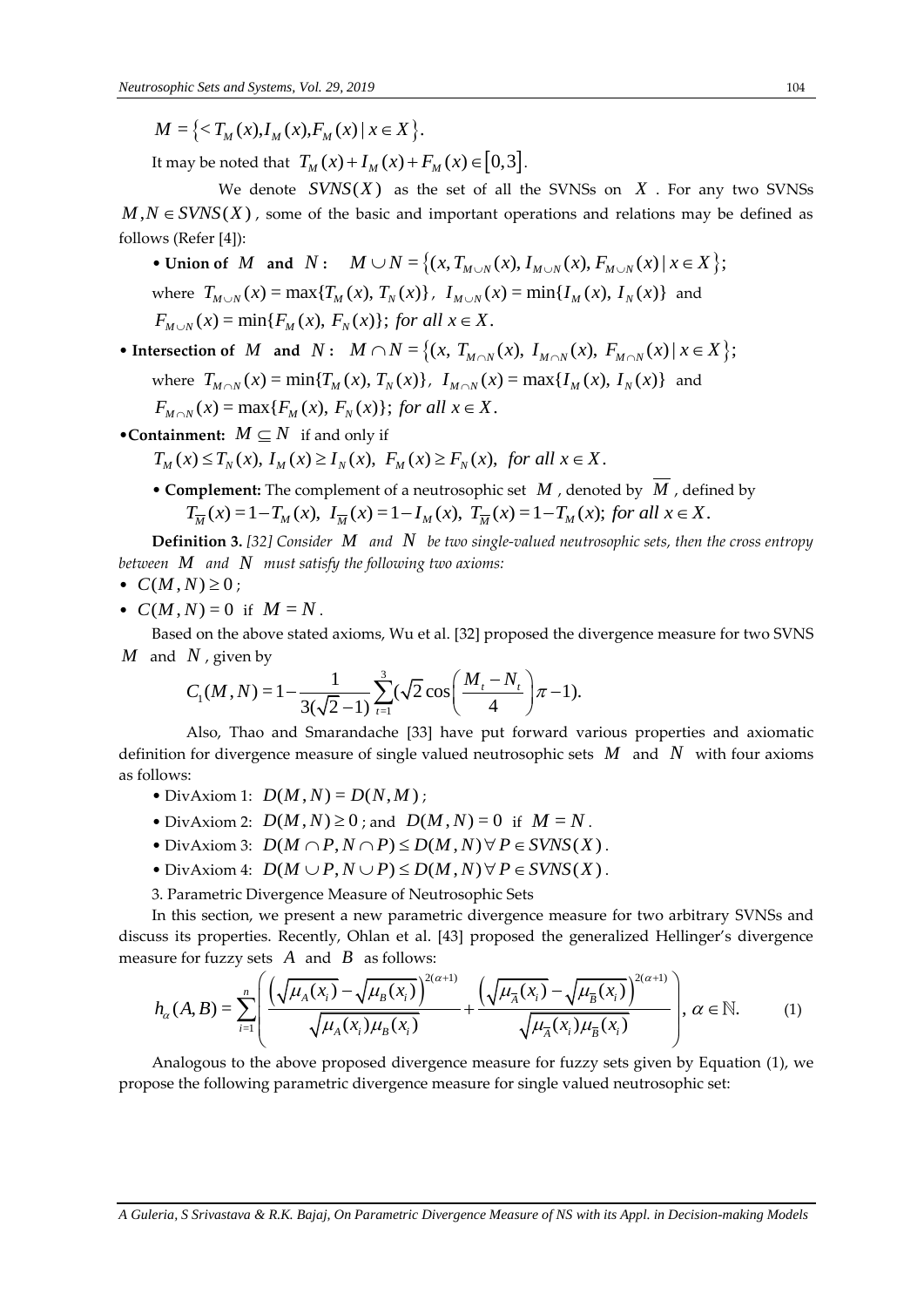Neutronscopic Sets and Systems, Vol. 29, 2019  
\n
$$
Div_{\phi}(M, N) = \sum_{i=1}^{n} 2^{\omega} \left[ \frac{\sqrt{T_M(x_i)} - \sqrt{T_K(x_i)}^{2(\alpha+1)}}{(T_M(x_i) + T_K(x_i))} + \frac{\sqrt{1 - T_M(x_i)} - \sqrt{1 - T_N(x_i)}^{2(\alpha+1)}}{(2 - T_M(x_i) - T_X(x_i))} \right]
$$
\n
$$
+ \sum_{i=1}^{n} 2^{\omega} \left[ \frac{\sqrt{\left(I_M(x_i) - \sqrt{I_N(x_i)}\right)}^{2(\alpha+1)}}{(I_M(x_i) + I_N(x_i))} + \frac{\sqrt{1 - I_M(x_i)} - \sqrt{1 - I_N(x_i)}^{2(\alpha+1)}}{(2 - I_M(x_i) - I_N(x_i))} \right]
$$
\n
$$
+ \sum_{i=1}^{n} 2^{\omega} \left[ \frac{\sqrt{\left(I_M(x_i) - \sqrt{I_N(x_i)}\right)}^{2(\alpha+1)}}{(I_M(x_i) + I_N(x_i))} + \frac{\sqrt{1 - I_M(x_i)} - \sqrt{1 - I_N(x_i)}^{2(\alpha+1)}}{(2 - I_M(x_i) - I_N(x_i))} \right]
$$
\n
$$
+ \sum_{i=1}^{n} 2^{\omega} \left[ \frac{\sqrt{\left(I_M(x_i) - \sqrt{I_N(x_i)}\right)}^{2(\alpha+1)}}{(I_M(x_i) + I_N(x_i))} + \frac{\sqrt{1 - I_M(x_i)} - \sqrt{1 - I_N(x_i)}^{2(\alpha+1)}}{(2 - I_M(x_i) - I_N(x_i))} \right]
$$
\n
$$
+ \omega(t, w) \text{ need to prove that } p_{\text{ive}}(M, N) = \omega(t)
$$
\n
$$
= \text{Theorem 1. The divergence measure,}
$$
\n
$$
= \text{Theorem 2. The given expression, we need to show that the divergence measure given by
$$
\n
$$
= \text{Theorem 3. The equation (2) is symmetric with respect to M and N, therefore it is quite obvious that 
$$
Div_{\omega}(M, N) = Div_{\omega}(N, M).
$$
\n
$$
+ \text{ Division 2: } U_N = U_N(X, E_M) = E_N(X) for all X ∈ X. It remains to show that 
$$
Div_{\omega}(M, N) = 0
$$
. 
$$
= \sum_{
$$
$$
$$

Next, we need to prove that the proposed parametric divergence measure for single valued neutrosophic sets is a valid information measure.

**Theorem 1.** The divergence measure  $Div_{\alpha}(M, N)$  given by Equation (2) is a valid divergence measure *for*

*two SVNSs.* 

**Proof:** In order to prove the theorem, we need to show that the divergence measure given by Equation (2) satisfies the four axioms (Divaxiom  $(1)$  -  $(4)$  [33]) stated in Section 2.

• **Divaxiom 1:** Since Equation (2) is symmetric with respect to  $M$  and  $N$ , therefore it is quite • **Divaxiom 1:** Since Equation (2) is symposition by Div $N_a(M, N) = Div_\alpha(N, M)$ .

• **Divaxiom 2:** In view of Equation (2), we observe that  $Div_{\alpha}(M, N) = 0 \Leftrightarrow$ • **Divaxiom 2:** In view of Equation (2), we observe that  $Div_{\alpha}(M, N) = 0 \Leftrightarrow$ <br>  $T_M(x) = T_N(x)$ ,  $I_M(x) = I_N(x)$ ,  $F_M(x) = F_N(x)$  for all  $x \in X$ . It remains to show that  $Div_\alpha(M, N) \ge 0$ . For this, we first show the convexity of  $Div_\alpha$ . Since  $Div_\alpha$  is of the Csiszar's f divergence type with generating mapping  $f_{\alpha} : (0, \infty) \to \mathbb{R}^+$ , defined by,<br> $\alpha^{\alpha} (f_{\alpha} \to \alpha)^{2(\alpha+1)}}$ 

$$
f_{\alpha}(t) = \frac{2^{\alpha} (\sqrt{t} - 1)^{2(\alpha + 1)}}{(t + 1)^{\alpha}} \text{ with } f_{\alpha}(1) = 0. \tag{3}
$$

\n
$$
(t+1)^T
$$
\n

\n\n Differentiating Equation (3) two times with respect to  $t$  and on simplification, we get\n  $f_\alpha^r(t) = \left( \frac{2^\alpha}{2} \right) \frac{\left( 2t + 2\alpha\sqrt{t} + 2\alpha t^{3/2} + 4\alpha t + t^2 + 1 \right) \left( \alpha + 1 \right) \left( \sqrt{t} - 1 \right)^{2\alpha}}{\left( t + 1 \right)^{\alpha + 2} t^{3/2}}.$ \n

Since  $\alpha \in \mathbb{N}$  and  $t \in (0,\infty)$ , therefore,  $f_{\alpha}^{(t)}(t) \ge 0$  which proves the convexity of  $f_{\alpha}(t)$ . Thus,  $Div_{\alpha}(M, N) \geq 0$ .

• Divaxiom 3: For this purpose we decompose the collection  $X$  into two disjoint subsets  $X_1$  and  $X_2$  such that, *X x X T x T x T x I x I x I x F x F x F x* <sup>1</sup> = | ( ) , ( ) ( ) ( ), ( ) ( ) ( ) ; *i M i N i P i M i N i P i M i N i P i* ( ) ( )

such that,  
\n
$$
X_{1} = \left\{ x_{i} \in X | T_{M}(x_{i}) \geq T_{N}(x_{i}) \geq T_{P}(x_{i}), I_{M}(x_{i}) \leq I_{N}(x_{i}) \leq I_{P}(x_{i}), F_{M}(x_{i}) \leq F_{N}(x_{i}) \leq F_{P}(x_{i}) \right\}; (4)
$$
\nand  
\n
$$
X_{2} = \left\{ x_{i} \in X | T_{M}(x_{i}) \leq T_{N}(x_{i}) \leq T_{P}(x_{i}), I_{M}(x_{i}) \geq I_{N}(x_{i}) \geq I_{P}(x_{i}), F_{M}(x_{i}) \geq F_{N}(x_{i}) \geq F_{P}(x_{i}) \right\}. (5)
$$
\nUsing the definition of integration of equations, the real function (2) is exponential.

Using the definition of intersection of neutrosophic sets and Equation (2) in connection of Equations (4) and (5), the component terms with respect to  $X_1$  will vanish while the component terms with respect to  $|X_2|$  only will remain in left hand side. Therefore, the left hand side term will have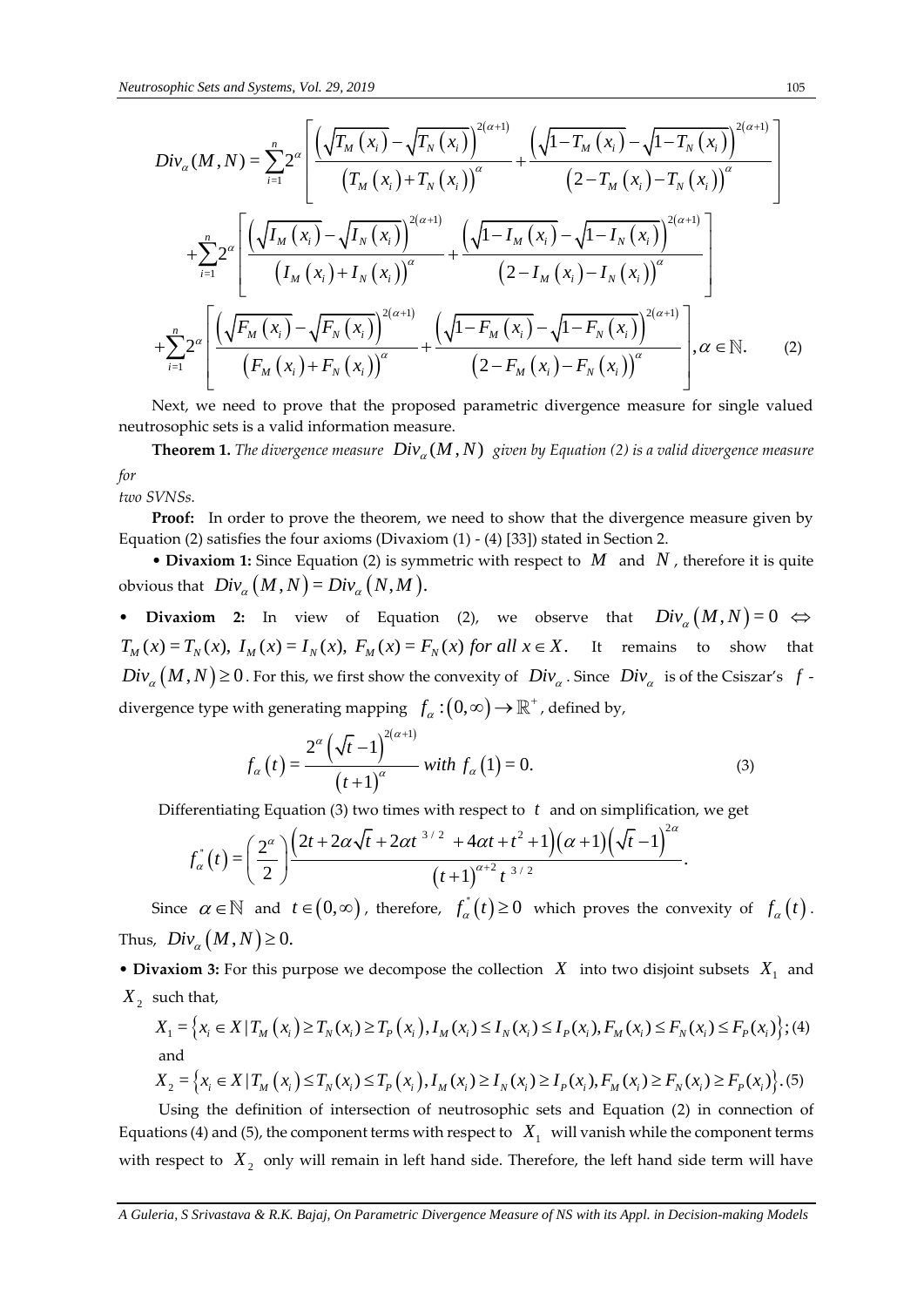only one term while the right hand side will have two regular terms. The detailed calculation may be shown easily. In view of this, Divaxiom 3 is satisfied.

• **Divaxiom 4:** This axiom can similarly be proved by using the definition of union on the basis of proof of Divaxiom 3. This implies that  $Div_\alpha(M,N)$  is a valid divergence measure between the single valued neutrosophic sets *M* and *N* .

# **4. Properties of New Parameterized Neutrosophic Divergence Measure**

In this section some important properties of the proposed parametric measures of neutrosophic fuzzy divergence are given and proved.

**Theorem 2.** For any  $M$ ,  $N$  and  $P \in SVNS(X)$ , the proposed divergence measure (2) satisfies the following *properties:* 

$$
\begin{aligned}\n\text{erties:} \\
&1. \quad \text{Div}_{\alpha} \big( M \cup N, M \cap N \big) = \text{Div}_{\alpha} \big( M, N \big) \\
&2. \quad \text{Div}_{\alpha} \big( M \cup N, M \big) + \text{Div}_{\alpha} \big( M \cap N, M \big) = \text{Div}_{\alpha} \big( M, N \big) \\
&3. \quad \text{Div}_{\alpha} \big( M \cup N, P \big) + \text{Div}_{\alpha} \big( M \cap N, P \big) = \text{Div}_{\alpha} \big( M, P \big) + \text{Div}_{\alpha} \big( N, P \big) \\
&4. \quad \text{Div}_{\alpha} \big( M, M \cup N \big) = \text{Div}_{\alpha} \big( N, M \cap N \big) \\
&5. \quad \text{Div}_{\alpha} \big( M, M \cap N \big) = \text{Div}_{\alpha} \big( N, M \cup N \big) \\
&6. \quad \text{For this, } \text{div}_{\alpha} \big( N, M \cap N \big) = \text{Div}_{\alpha} \big( N, M \cup N \big) \\
&7. \quad \text{div}_{\alpha} \big( N, M \cap N \big) = \text{Div}_{\alpha} \big( N, M \cap N \big) \\
&8. \quad \text{div}_{\alpha} \big( M, M \cap N \big) = \text{Div}_{\alpha} \big( N, M \cap N \big) \\
&9. \quad \text{div}_{\alpha} \big( M, M \cap N \big) = \text{Div}_{\alpha} \big( N, M \cap N \big) \\
&9. \quad \text{div}_{\alpha} \big( M, M \cap N \big) = \text{Div}_{\alpha} \big( M, M \cap N \big) \\
&9. \quad \text{div}_{\alpha} \big( M, M \cap N \big) = \text{Div}_{\alpha} \big( N, M \cap N \big) \\
&9. \quad \text{div}_{\alpha} \big( M, M \cap N \big) = \text{Div}_{\alpha} \big( N, M \cap N \big) \\
&9. \quad \text{div}_{\alpha} \big( M, M \cap N \big) = \text{Div}_{\alpha} \big( N, M \cap N \big) \\
&9. \quad \text{div}_{\alpha} \big( M, M \cap N \big) = \text{Div}_{\alpha} \big( N, M \cap N \big) \\
&9. \quad \text{div}_{\alpha
$$

**Proof :** For this purpose we decompose the collection  $X$  into two disjoint subsets  $X_1 \& X_2$  s.t., **Proof** : For this purpose we decompose the collection X into two disjoint subsets  $X_1 \& X_2$ <br>  $X_1 = \{x_i \in X | T_M(x_i) \le T_N(x_i), I_M(x_i) \ge I_N(x_i), F_M(x_i) \ge F_N(x_i)\};$  (6)

$$
X_{1} = \left\{ x_{i} \in X \mid T_{M}\left(x_{i}\right) \leq T_{N}\left(x_{i}\right), I_{M}\left(x_{i}\right) \geq I_{N}\left(x_{i}\right), F_{M}\left(x_{i}\right) \geq F_{N}\left(x_{i}\right) \right\};
$$
\n
$$
X_{2} = \left\{ x_{i} \in X \mid T_{M}\left(x_{i}\right) \geq T_{N}\left(x_{i}\right), I_{M}\left(x_{i}\right) \leq I_{N}\left(x_{i}\right), F_{M}\left(x_{i}\right) \leq F_{N}\left(x_{i}\right) \right\}. \tag{7}
$$

1. 
$$
Div_{\alpha}(M \cup N, M \cap N)
$$
  
\n
$$
\left[ \left( \frac{\pi}{T} \left( \frac{x}{r} \right) \frac{\pi}{T} \left( \frac{x}{r} \right) \right)^{2(\alpha+1)} \left( \frac{\pi}{T} \left( \frac{x}{r} \right) \frac{\pi}{T} \left( \frac{x}{r} \right) \right)^{2(\alpha+1)} \right]
$$

$$
X_{2} = \left\{ x_{i} \in X | T_{M}(x_{i}) \ge T_{N}(x_{i}), I_{M}(x_{i}) \le I_{N}(x_{i}), F_{M}(x_{i}) \le F_{N}(x_{i}) \right\}. \tag{7}
$$
\n
$$
1. \quad Diiv_{\alpha}(M \cup N, M \cap N)
$$
\n
$$
= \sum_{i=1}^{n} 2^{\alpha} \left[ \frac{\left(\sqrt{T_{M \cup N}(x_{i})} - \sqrt{T_{M \cap N}(x_{i})}\right)^{2(\alpha+1)}}{\left(T_{M \cup N}(x_{i}) + T_{M \cap N}(x_{i})\right)^{\alpha}} + \frac{\left(\sqrt{1 - T_{M \cap N}(x_{i})} - \sqrt{1 - T_{M \cap N}(x_{i})}\right)^{2(\alpha+1)}}{\left(2 - T_{M \cup N}(x_{i}) - T_{M \cap N}(x_{i})\right)^{\alpha}} \right]
$$
\n
$$
+ \sum_{i=1}^{n} 2^{\alpha} \left[ \frac{\left(\sqrt{I_{M \cup N}(x_{i})} - \sqrt{I_{M \cap N}(x_{i})}\right)^{2(\alpha+1)}}{\left(I_{M \cup N}(x_{i}) + I_{M \cap N}(x_{i})\right)^{\alpha}} + \frac{\left(\sqrt{1 - I_{M \cap N}(x_{i})} - \sqrt{1 - I_{M \cap N}(x_{i})}\right)^{2(\alpha+1)}}{\left(2 - I_{M \cup N}(x_{i}) - I_{M \cap N}(x_{i})\right)^{\alpha}} \right]
$$
\n
$$
+ \sum_{i=1}^{n} 2^{\alpha} \left[ \frac{\left(\sqrt{F_{M \cup N}(x_{i})} - \sqrt{F_{M \cap N}(x_{i})}\right)^{2(\alpha+1)}}{\left(F_{M \cup N}(x_{i}) + F_{M \cap N}(x_{i})\right)^{\alpha}} + \frac{\left(\sqrt{1 - F_{M \cup N}(x_{i})} - \sqrt{1 - F_{M \cap N}(x_{i})}\right)^{2(\alpha+1)}}{\left(2 - F_{M \cup N}(x_{i}) - F_{M \cap N}(x_{i})\right)^{\alpha}} \right], \alpha \in \mathbb{N}.
$$
\n
$$
P_{N} \left\{ \left\{ \left(\sqrt{F_{M \cup N}(x_{i})} - \sqrt{F_{M \cap N}(x_{i})}\right)^{\alpha} - \left(\sqrt{1 - F_{M \
$$

In view of the Equation (6) and Equation (7), we have

$$
\begin{aligned}\n&\text{In view of the Equation (6) and Equation (7), we have} \\
&\text{In view of the Equation (6) and Equation (7), we have} \\
&\Rightarrow Div_{\alpha}(M \cup N, M \cap N) = \sum_{x_i \in X_1}^{n} 2^{\alpha} \left[ \frac{\left(\sqrt{T_N(x_i)} - \sqrt{T_M(x_i)}\right)^{2(\alpha+1)}}{\left(T_N(x_i) + T_M(x_i)\right)^{\alpha}} + \frac{\left(\sqrt{1 - T_N(x_i)} - \sqrt{1 - T_M(x_i)}\right)^{2(\alpha+1)}}{\left(2 - T_N(x_i) - T_M(x_i)\right)^{\alpha}} \right] \\
&\quad + \sum_{x_i \in X_1}^{n} 2^{\alpha} \left[ \frac{\left(\sqrt{I_N(x_i)} - \sqrt{I_M(x_i)}\right)^{2(\alpha+1)}}{\left(I_N(x_i) + I_M(x_i)\right)^{\alpha}} + \frac{\left(\sqrt{1 - I_N(x_i)} - \sqrt{1 - I_M(x_i)}\right)^{2(\alpha+1)}}{\left(2 - I_N(x_i) - I_M(x_i)\right)^{\alpha}} \right]\n\end{aligned}
$$

*A Guleria, S Srivastava & R.K. Bajaj, On Parametric Divergence Measure of NS with its Appl. in Decision-making Models*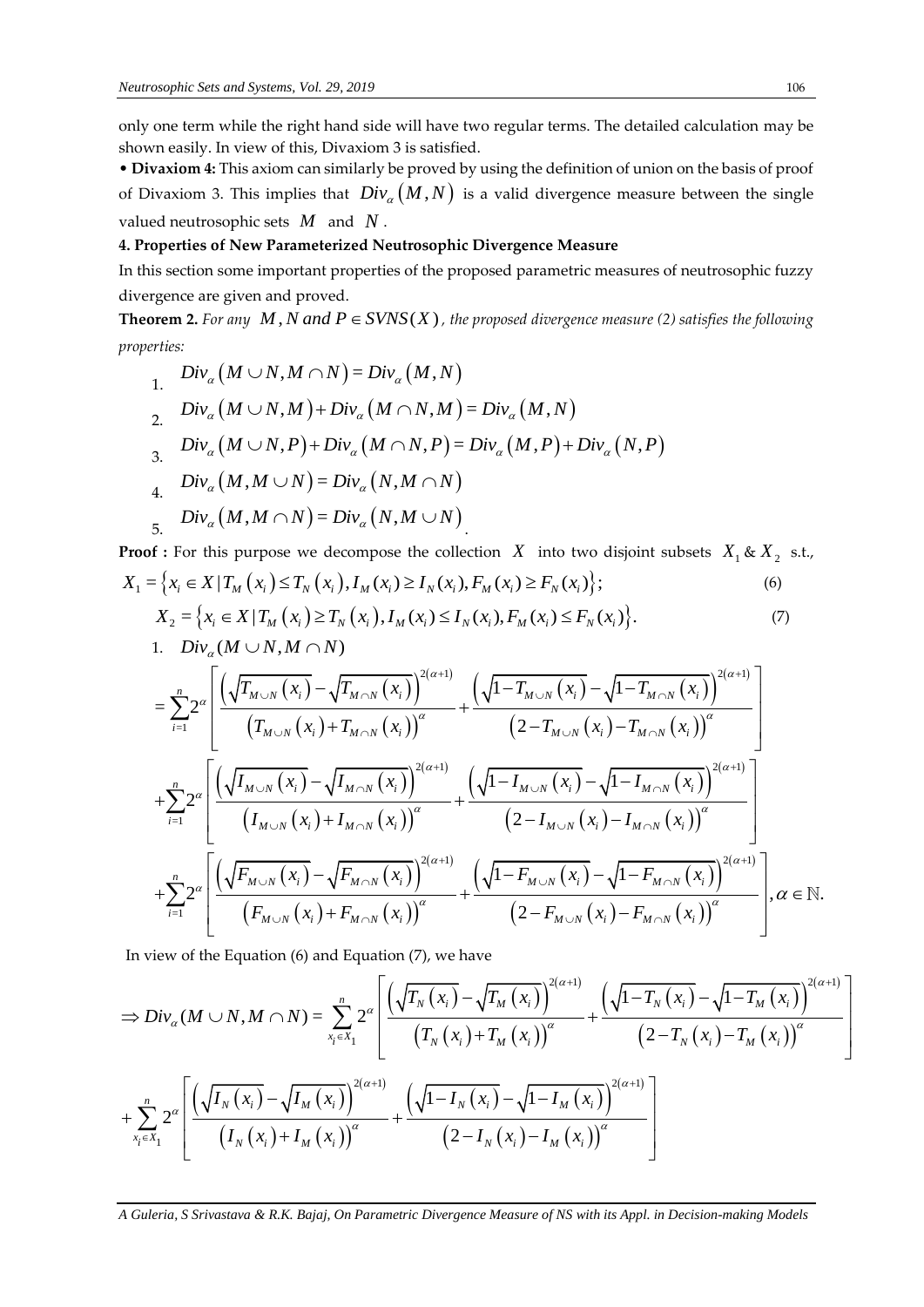and Systems, Vol. 29, 2019  
\n
$$
+ \sum_{x_i \in X_1}^{n} 2^{\alpha} \left[ \frac{\left(\sqrt{F_N(x_i)} - \sqrt{F_M(x_i)}\right)^{2(\alpha+1)}}{\left(F_N(x_i) + F_M(x_i)\right)^{\alpha}} + \frac{\left(\sqrt{1 - F_N(x_i)} - \sqrt{1 - F_M(x_i)}\right)^{2(\alpha+1)}}{\left(2 - F_N(x_i) - F_M(x_i)\right)^{\alpha}} \right] + \sum_{x_i \in X_2}^{n} 2^{\alpha} \left[ \frac{\left(\sqrt{T_M(x_i)} - \sqrt{T_N(x_i)}\right)^{2(\alpha+1)}}{\left(T_M(x_i) + T_N(x_i)\right)^{\alpha}} + \frac{\left(\sqrt{1 - T_M(x_i)} - \sqrt{1 - T_N(x_i)}\right)^{2(\alpha+1)}}{\left(2 - T_M(x_i) - T_N(x_i)\right)^{\alpha}} \right] + \sum_{x_i \in X_2}^{n} 2^{\alpha} \left[ \frac{\left(\sqrt{T_M(x_i)} - \sqrt{I_N(x_i)}\right)^{2(\alpha+1)}}{\left(I_M(x_i) + I_N(x_i)\right)^{\alpha}} + \frac{\left(\sqrt{1 - I_M(x_i)} - \sqrt{1 - I_N(x_i)}\right)^{2(\alpha+1)}}{\left(2 - I_M(x_i) - I_N(x_i)\right)^{\alpha}} \right] + \sum_{x_i \in X_2}^{n} 2^{\alpha} \left[ \frac{\left(\sqrt{F_M(x_i)} - \sqrt{F_N(x_i)}\right)^{2(\alpha+1)}}{\left(F_M(x_i) + F_N(x_i)\right)^{\alpha}} + \frac{\left(\sqrt{1 - F_M(x_i)} - \sqrt{1 - F_N(x_i)}\right)^{2(\alpha+1)}}{\left(2 - F_M(x_i) - F_N(x_i)\right)^{\alpha}} \right] + \sum_{x_i \in X_2}^{n} 2^{\alpha} \left[ \frac{\left(\sqrt{F_M(x_i)} - \sqrt{F_N(x_i)}\right)^{2(\alpha+1)}}{\left(F_M(x_i) + F_N(x_i)\right)^{\alpha}} + \frac{\left(\sqrt{1 - F_M(x_i)} - \sqrt{1 - F_N(x_i)}\right)^{2(\alpha+1)}}{\left(2 - F_M(x_i) - F_N(x_i)\right)^{\alpha}} \right]
$$

$$
+\sum_{n=N_1}^{n} 2^{n} \left[ \frac{\sqrt{F_N(x_i)} - \sqrt{F_N(x_i)}}{(F_N(x_i) + F_N(x_i))^{\alpha}} + \frac{\sqrt{1 - F_N(x_i) - 4[-F_N(x_i)]^{\alpha}}}{(2 - F_N(x_i) - F_N(x_i))^{\alpha}} \right] + \sum_{n=N_2}^{n} 2^{n} \left[ \frac{\sqrt{F_N(x_i)} - \sqrt{T_N(x_i)}}{(T_N(x_i) + T_N(x_i))^{\alpha}} + \frac{\sqrt{1 - T_N(x_i) - \sqrt{1 - T_N(x_i)}}^{\alpha} \right]^{2(\alpha+1)}}{(2 - T_N(x_i) - T_N(x_i))^{\alpha}} \right] + \sum_{n=N_2}^{n} 2^{n} \left[ \frac{\sqrt{F_N(x_i)} - \sqrt{F_N(x_i)}}{(T_N(x_i) + T_N(x_i))^{\alpha}} + \frac{\sqrt{1 - I_N(x_i) - \sqrt{1 - I_N(x_i)}}^{\alpha} \right]^{2(\alpha+1)}}{(2 - I_N(x_i) - I_N(x_i))^{\alpha}} \right] + \sum_{n=N_2}^{n} 2^{n} \left[ \frac{\sqrt{F_N(x_i)} - \sqrt{F_N(x_i)}}{(F_N(x_i) + F_N(x_i))^{\alpha}} + \frac{\sqrt{1 - F_N(x_i) - \sqrt{1 - F_N(x_i)}}^{\alpha} \right]^{2(\alpha+1)}}{(2 - F_N(x_i) - F_N(x_i))^{\alpha}} \right] = Div_n(M, N).
$$
  
2.  $Div_n(M \cup N, M) + Div_n(M \cap N, M)$   

$$
= \sum_{n=1}^{n} 2^{n} \left[ \frac{\sqrt{F_{M \cap N}(x_i)} - \sqrt{T_{M \cap N}(x_i)}}{T_{M \cap N}(x_i)^{\alpha}} + \frac{\sqrt{1 - T_{M \cap N}(x_i)} - \sqrt{1 - T_{M \cap N}(x_i)}}{2 - T_{M \cap N}(x_i)^{\alpha}} \right] + \sum_{n=1}^{n} 2^{n} \left[ \frac{\sqrt{F_{M \cap N}(x_i)} - \sqrt{T_{M \cap N}(x_i)}}{T_{M \cap N}(x_i)^{\alpha}} + \frac{\sqrt{1 - T_{M \cap N}(x_i)} - \sqrt{T_{M \cap N}(x_i)^{\alpha}}}{2 - T_{M \cap N}(x_i)^{\alpha}} \right]^{2(\alpha+1)}
$$
  
+ 
$$
\sum_{n=1}^{n} 2^{n} \left[ \frac{\sqrt{(F_{M
$$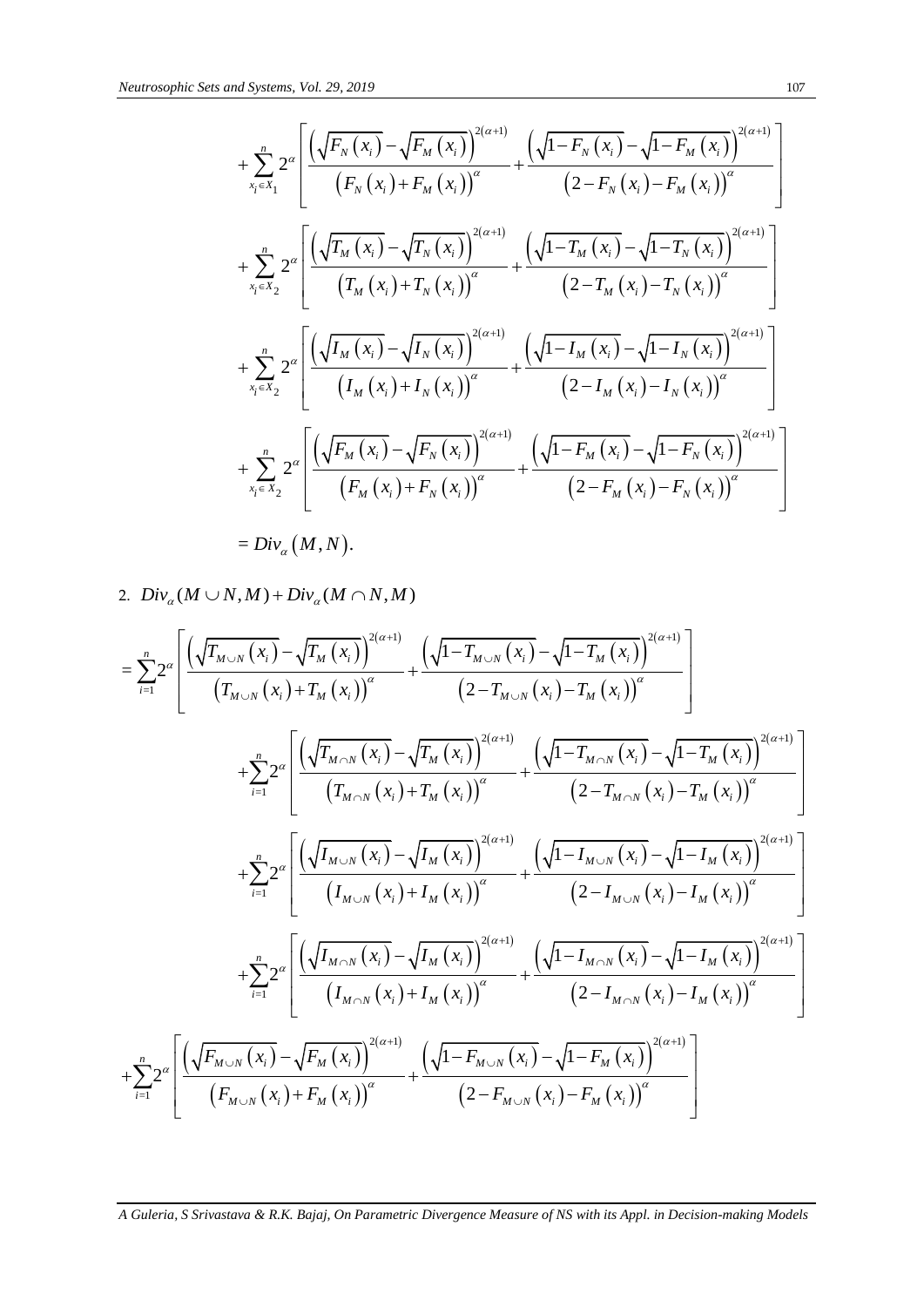*Neutrosophic Sets and Systems, Vol. 29, 2019*  
 
$$
+ \sum_{i=1}^{n} 2^{\alpha} \left[ \frac{\left(\sqrt{F_{M \cap N}(x_i)} - \sqrt{F_M(x_i)}\right)^{2(\alpha+1)}}{\left(F_{M \cap N}(x_i) + F_M(x_i)\right)^{\alpha}} + \frac{\left(\sqrt{1 - F_{M \cap N}(x_i)} - \sqrt{1 - F_M(x_i)}\right)^{2(\alpha+1)}}{\left(2 - F_{M \cap N}(x_i) - F_M(x_i)\right)^{\alpha}} \right].
$$

 $\Rightarrow Div_{\alpha}(M\cup N,M)+Div_{\alpha}(M\cap N,M)$ 

+ 
$$
\sum_{i=1}^{x} 2^{i\sigma} \left[ \frac{\sqrt{F_{M \cap N}(x_{i})} - \sqrt{F_{M}(x_{i})}}{(F_{M \cap N}(x_{i}) + F_{M}(x_{i}))^{a}} + \frac{\sqrt{1 - F_{M \cap N}(x_{i})} - \sqrt{1 - F_{M}(x_{i})}}{(2 - F_{M \cap N}(x_{i}) - F_{M}(x_{i}))^{a}} \right]
$$
\n
$$
\Rightarrow Div_{a}(M \cup N, M) + Div_{a}(M \cap N, M)
$$
\n
$$
= \sum_{i=1}^{x} 2^{i\sigma} \left[ \frac{\sqrt{\frac{F_{M}(x_{i})}{F_{M}(x_{i})} - \sqrt{\frac{F_{M}(x_{i})}{F_{M}(x_{i})}}}}{(T_{N}(x_{i}) + T_{M}(x_{i}))^{a}} + \frac{\sqrt{1 - T_{N}(x_{i})} - \sqrt{1 - T_{M}(x_{i})}}{(2 - T_{N}(x_{i}) - T_{M}(x_{i}))^{a}} \right]
$$
\n
$$
+ \sum_{i=1}^{x} 2^{i\sigma} \left[ \frac{\sqrt{\frac{F_{M}(x_{i})}{F_{M}(x_{i})} - \sqrt{\frac{F_{M}(x_{i})}{F_{M}(x_{i})}}}}{(T_{M}(x_{i}) + T_{M}(x_{i}))^{a}} + \frac{\sqrt{1 - T_{M}(x_{i})} - \sqrt{1 - T_{M}(x_{i})}}{(2 - T_{M}(x_{i}) - T_{M}(x_{i}))^{a}} \right]
$$
\n
$$
+ \sum_{i=1}^{x} 2^{i\sigma} \left[ \frac{\sqrt{\frac{F_{M}(x_{i})}{F_{M}(x_{i})} - \sqrt{\frac{F_{M}(x_{i})}{F_{M}(x_{i})}}}{(T_{M}(x_{i}) + T_{M}(x_{i}))^{a}} + \frac{\sqrt{1 - T_{M}(x_{i})} - \sqrt{1 - T_{M}(x_{i})}}{2 - T_{M}(x_{i}) - T_{M}(x_{i})} \right]^{2(a+i)}} + \frac{\sqrt{1 - T_{M}(x_{i})} - \sqrt{1 - T_{M}(x_{i})}}{2 - T_{M}(x_{i}) - T_{M}(x_{i})} \right]
$$
\n
$$
+ \sum_{i=1}^{x} 2^{a} \left[ \frac{\sqrt{\frac{F_{M}(x_{i})}{F_{M}(x_{i})
$$

3.  $Div_{\alpha}(M \cup N, P) + Div_{\alpha}(M \cap N, P)$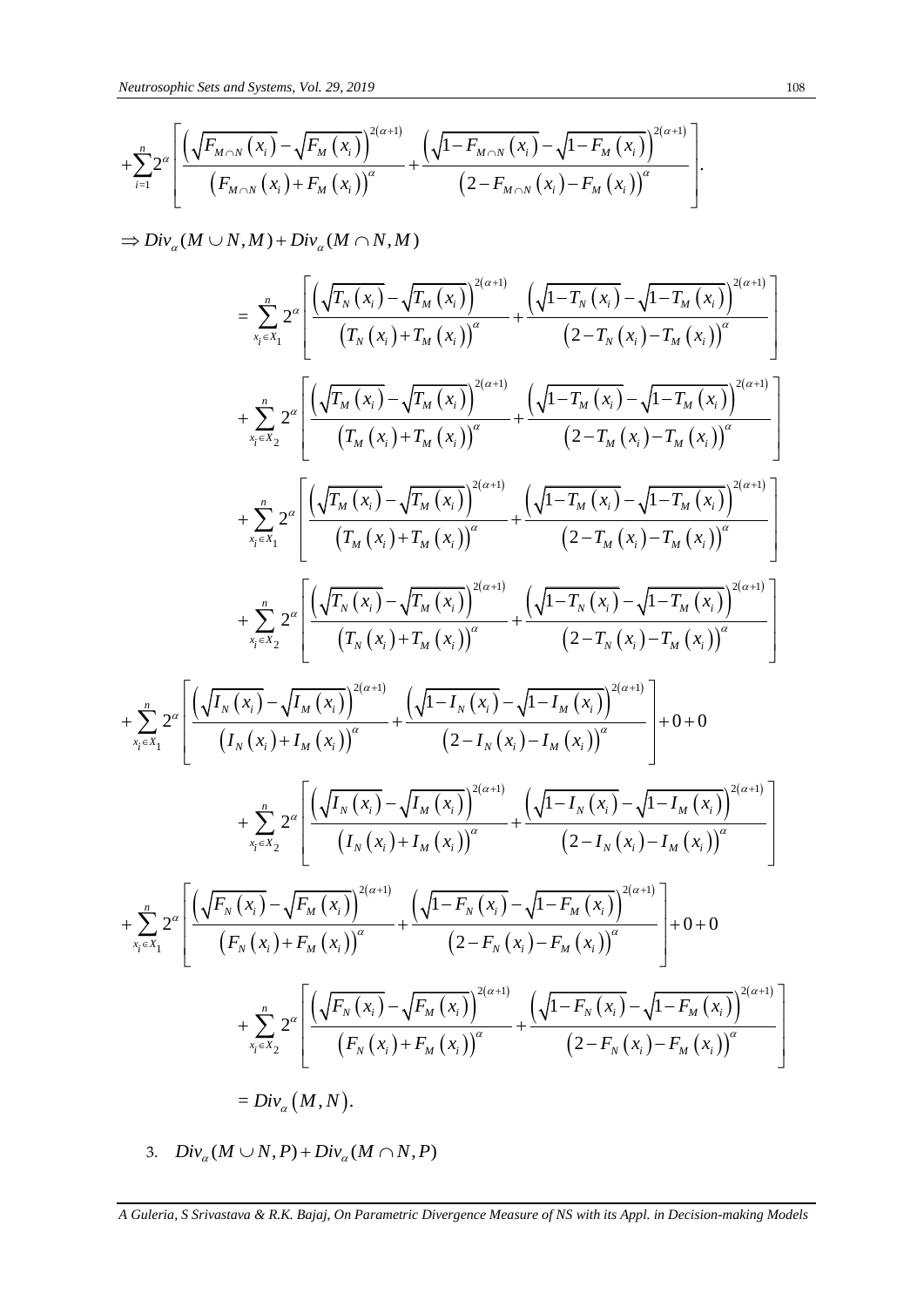Neutrosophic Sets and Systems. Vol. 29, 2019  
\n
$$
= \sum_{i=1}^{n} 2^{a} \left[ \frac{\left(\sqrt{F_{M \sim N} \left(x_{i}\right)} - \sqrt{F_{P} \left(x_{i}\right)}\right)^{2(\alpha+1)}}{\left(T_{M \sim N} \left(x_{i}\right) + T_{P} \left(x_{i}\right)\right)^{2(\alpha+1)}} + \frac{\left(\sqrt{1 - T_{M \sim N} \left(x_{i}\right)} - \sqrt{1 - T_{P} \left(x_{i}\right)}\right)^{2(\alpha+1)}}{\left(2 - T_{M \sim N} \left(x_{i}\right) - \sqrt{1 - T_{P} \left(x_{i}\right)}\right)^{2(\alpha+1)}} \right]
$$
\n
$$
+ \sum_{i=1}^{n} 2^{a} \left[ \frac{\left(\sqrt{F_{M \sim N} \left(x_{i}\right)} - \sqrt{T_{P} \left(x_{i}\right)}\right)^{2(\alpha+1)}}{\left(T_{M \sim N} \left(x_{i}\right) + T_{P} \left(x_{i}\right)\right)^{\alpha}} + \frac{\left(\sqrt{1 - T_{M \sim N} \left(x_{i}\right)} - \sqrt{1 - T_{P} \left(x_{i}\right)}\right)^{2(\alpha+1)}}{\left(2 - T_{M \sim N} \left(x_{i}\right) - T_{P} \left(x_{i}\right)\right)^{\alpha}} \right]
$$
\n
$$
+ \sum_{i=1}^{n} 2^{a} \left[ \frac{\left(\sqrt{f_{M \sim N} \left(x_{i}\right)} - \sqrt{I_{P} \left(x_{i}\right)}\right)^{2(\alpha+1)}}{\left(I_{M \sim N} \left(x_{i}\right) + I_{P} \left(x_{i}\right)\right)^{\alpha}} + \frac{\left(\sqrt{1 - I_{M \sim N} \left(x_{i}\right)} - \sqrt{1 - I_{P} \left(x_{i}\right)}\right)^{2(\alpha+1)}}{\left(2 - I_{M \sim N} \left(x_{i}\right) - I_{P} \left(x_{i}\right)\right)^{\alpha}} \right]
$$
\n
$$
+ \sum_{i=1}^{n} 2^{a} \left[ \frac{\left(\sqrt{f_{M \sim N} \left(x_{i}\right)} - \sqrt{F_{P} \left(x_{i}\right)}\right)^{2(\alpha+1)}}{\left(I_{M \sim N} \left(x_{i}\right) + I_{P} \left(x_{i}\right)\right)^{\alpha}} + \frac{\left(\
$$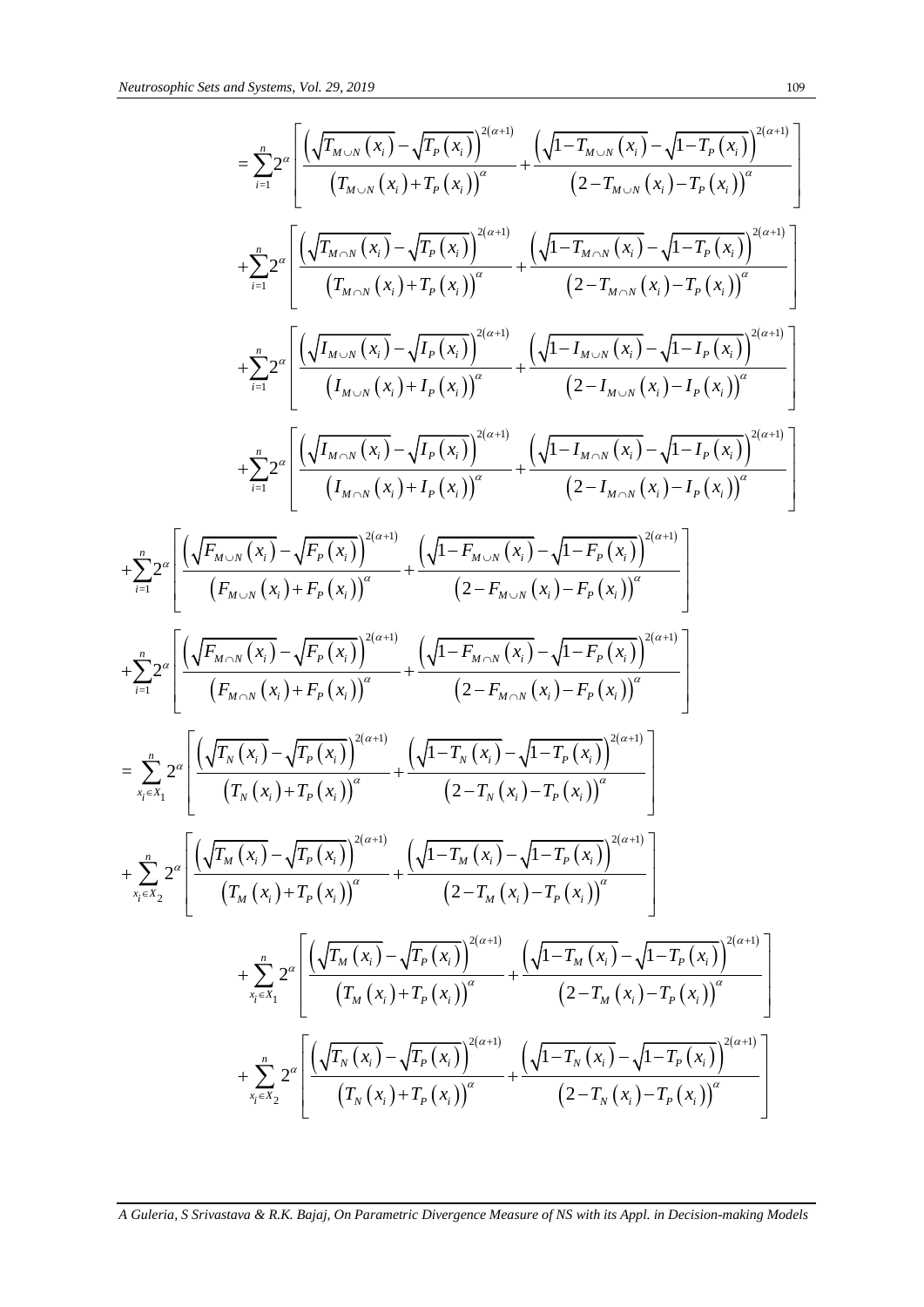s and Systems, Vol. 29, 2019  
\n
$$
+ \sum_{x_i \in X_1}^{n} 2^a \left[ \frac{\left(\sqrt{I_N(x_i)} - \sqrt{I_P(x_i)}\right)^{2(a+i)}}{\left(I_N(x_i) + I_P(x_i)\right)^a} + \frac{\left(\sqrt{1 - I_N(x_i)} - \sqrt{1 - I_P(x_i)}\right)^{2(a+i)}}{\left(2 - I_N(x_i) - I_P(x_i)\right)^a}\right] + 0 + 0
$$
\n
$$
+ \sum_{x_i \in X_2}^{n} 2^a \left[ \frac{\left(\sqrt{I_N(x_i)} - \sqrt{I_P(x_i)}\right)^{2(a+i)}}{\left(I_M(x_i) + I_P(x_i)\right)^a} + \frac{\left(\sqrt{1 - I_N(x_i)} - \sqrt{1 - I_P(x_i)}\right)^{2(a+i)}}{\left(2 - I_M(x_i) - I_P(x_i)\right)^a}\right]
$$
\n
$$
+ \sum_{x_i \in X_2}^{n} 2^a \left[ \frac{\left(\sqrt{I_M(x_i)} - \sqrt{I_P(x_i)}\right)^{2(a+i)}}{\left(I_M(x_i) + I_P(x_i)\right)^a} + \frac{\left(\sqrt{1 - I_M(x_i)} - \sqrt{1 - I_P(x_i)}\right)^{2(a+i)}}{\left(2 - I_M(x_i) - I_P(x_i)\right)^a}\right]
$$
\n
$$
+ \sum_{x_i \in X_2}^{n} 2^a \left[ \frac{\left(\sqrt{I_N(x_i)} - \sqrt{I_P(x_i)}\right)^{2(a+i)}}{\left(I_N(x_i) + I_P(x_i)\right)^a} + \frac{\left(\sqrt{1 - I_N(x_i)} - \sqrt{1 - I_P(x_i)}\right)^{2(a+i)}}{\left(2 - I_N(x_i) - I_P(x_i)\right)^a}\right]
$$
\n
$$
+ \sum_{x_i \in X_2}^{n} 2^a \left[ \frac{\left(\sqrt{F_N(x_i)} - \sqrt{F_P(x_i)}\right)^{2(a+i)}}{\left(F_N(x_i) + F_P(x_i)\right)^a} + \frac{\left(\sqrt{1 - F_N(x_i)} - \sqrt{1 - F_P(x_i)}\right)^{2(a+i)}}{\left(2 - F_N(x_i) - F_P(x_i)\right)^a}\right]
$$
\n
$$
+ \sum_{x_i \in X_2}^{n} 2^a \left[ \frac{\left(\sqrt{F_N(x_i)} - \sqrt{F_P(x_i)}\right)^{2(a+i)}}{\left(F_N(x_i) + F_P(x_i)\right)^a} +
$$

4.  $Div_{\alpha}(M, M \cup N)$ 

4. 
$$
Div_{\alpha}(M, M \cup N)
$$
  
=  $\sum_{i=1}^{n} 2^{\alpha} \left[ \frac{\left(\sqrt{T_{M}(x_{i})} - \sqrt{T_{M \cup N}(x_{i})}\right)^{2(\alpha+1)}}{\left(T_{M}(x_{i}) + T_{M \cup N}(x_{i})\right)^{\alpha}} + \frac{\left(\sqrt{1 - T_{M}(x_{i})} - \sqrt{1 - T_{M \cup N}(x_{i})}\right)^{2(\alpha+1)}}{\left(2 - T_{M}(x_{i}) - T_{M \cup N}(x_{i})\right)^{\alpha}} \right]$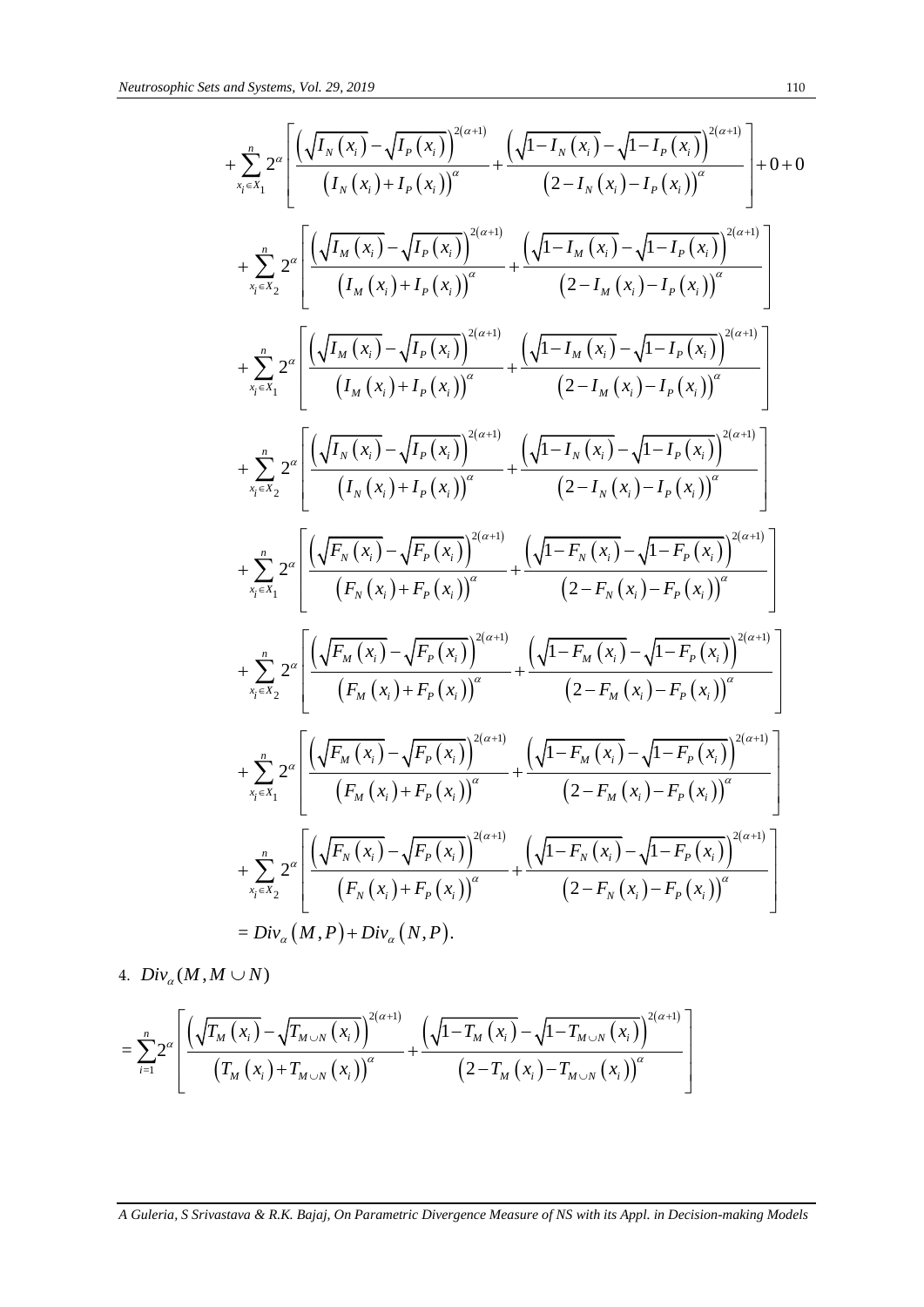$$
N_{Bd(10000000})i. See and Systems, Vol. 29, 2019
$$
\n
$$
+ \sum_{i=1}^{n} 2^{i} \left[ \frac{\left(\sqrt{I_{M}\left(x_{i}\right)} - \sqrt{I_{M\sim N}\left(x_{i}\right)}\right)^{2(\alpha+1)}}{\left(I_{M}\left(x_{i}\right) + I_{M\sim N}\left(x_{i}\right)\right)^{2} } + \frac{\left(\sqrt{1 - I_{M}\left(x_{i}\right)} - \sqrt{1 - I_{M\sim N}\left(x_{i}\right)}\right)^{2(\alpha+1)}}{\left(2 - I_{M}\left(x_{i}\right) - \sqrt{I_{M\sim N}\left(x_{i}\right)}\right)^{2} } \right]
$$
\n
$$
+ \sum_{i=1}^{n} 2^{i} \left[ \frac{\left(\sqrt{F_{M}\left(x_{i}\right)} - \sqrt{F_{M\sim N}\left(x_{i}\right)}\right)^{2(\alpha+1)}}{\left(F_{M}\left(x_{i}\right) + F_{M\sim N}\left(x_{i}\right)\right)^{\alpha}} + \frac{\left(\sqrt{1 - F_{M}\left(x_{i}\right)} - \sqrt{1 - F_{M\sim N}\left(x_{i}\right)}\right)^{2(\alpha+1)}}{\left(2 - F_{M}\left(x_{i}\right) - F_{M\sim N}\left(x_{i}\right)\right)^{\alpha}} \right]
$$
\n
$$
= \sum_{x_{i}=x_{i}}^{n} 2^{i} \left[ \frac{\left(\sqrt{I_{M}\left(x_{i}\right)} - \sqrt{I_{N}\left(x_{i}\right)}\right)^{2(\alpha+1)}}{\left(I_{M}\left(x_{i}\right) + I_{N}\left(x_{i}\right)\right)^{\alpha}} + \frac{\left(\sqrt{1 - I_{M}\left(x_{i}\right)} - \sqrt{1 - I_{N}\left(x_{i}\right)}\right)^{2(\alpha+1)}}{\left(2 - I_{M}\left(x_{i}\right) - I_{N}\left(x_{i}\right)\right)^{\alpha}} \right]
$$
\n
$$
+ \sum_{x_{i}=x_{i}}^{n} 2^{i} \left[ \frac{\left(\sqrt{F_{M}\left(x_{i}\right)} - \sqrt{I_{N}\left(x_{i}\right)}\right)^{2(\alpha+1)}}{\left(I_{M}\left(x_{i}\right) + I_{N}\left(x_{i}\right)\right)^{\alpha}} + \frac{\left(\sqrt{1 - I_{M}\left(x_{i}\right)} - \sqrt{1 - I_{N}\left
$$

5.  $Div_{\alpha}(M, M \cap N)$ 

5. 
$$
Div_{\alpha}(M, M \cap N)
$$
\n
$$
= \sum_{i=1}^{n} 2^{\alpha} \left[ \frac{\left(\sqrt{T_{M}(x_{i})} - \sqrt{T_{M \cap N}(x_{i})}\right)^{2(\alpha+1})}{\left(T_{M}(x_{i}) + T_{M \cap N}(x_{i})\right)^{\alpha}} + \frac{\left(\sqrt{1 - T_{M}(x_{i})} - \sqrt{1 - T_{M \cap N}(x_{i})}\right)^{2(\alpha+1})}{\left(2 - T_{M}(x_{i}) - T_{M \cap N}(x_{i})\right)^{\alpha}} \right]
$$
\n
$$
+ \sum_{i=1}^{n} 2^{\alpha} \left[ \frac{\left(\sqrt{I_{M}(x_{i})} - \sqrt{I_{M \cap N}(x_{i})}\right)^{2(\alpha+1)}}{\left(I_{M}(x_{i}) + I_{M \cap N}(x_{i})\right)^{\alpha}} + \frac{\left(\sqrt{1 - I_{M}(x_{i})} - \sqrt{1 - I_{M \cap N}(x_{i})}\right)^{2(\alpha+1)}}{\left(2 - I_{M}(x_{i}) - I_{M \cap N}(x_{i})\right)^{\alpha}} \right]
$$
\n
$$
+ \sum_{i=1}^{n} 2^{\alpha} \left[ \frac{\left(\sqrt{F_{M}(x_{i})} - \sqrt{F_{M \cap N}(x_{i})}\right)^{2(\alpha+1)}}{\left(F_{M}(x_{i}) + F_{M \cap N}(x_{i})\right)^{\alpha}} + \frac{\left(\sqrt{1 - F_{M}(x_{i})} - \sqrt{1 - F_{M \cap N}(x_{i})}\right)^{2(\alpha+1)}}{\left(2 - F_{M}(x_{i}) - F_{M \cap N}(x_{i})\right)^{\alpha}} \right]
$$
\n
$$
= \sum_{x_{i} \in X_{2}}^{n} 2^{\alpha} \left[ \frac{\left(\sqrt{T_{M}(x_{i})} - \sqrt{T_{N}(x_{i})}\right)^{2(\alpha+1)}}{\left(T_{M}(x_{i}) + T_{N}(x_{i})\right)^{\alpha}} + \frac{\left(\sqrt{1 - T_{M}(x_{i})} - \sqrt{1 - T_{N}(x_{i})}\right)^{2(\alpha+1)}}{\left(2 - T_{M}(x_{i}) - T_{N}(x_{i})\right)^{\alpha}} \right]
$$
\n
$$
+ \sum_{x_{i} \in X_{2}}^{n} 2^{\alpha} \left[ \frac{\left(\sqrt
$$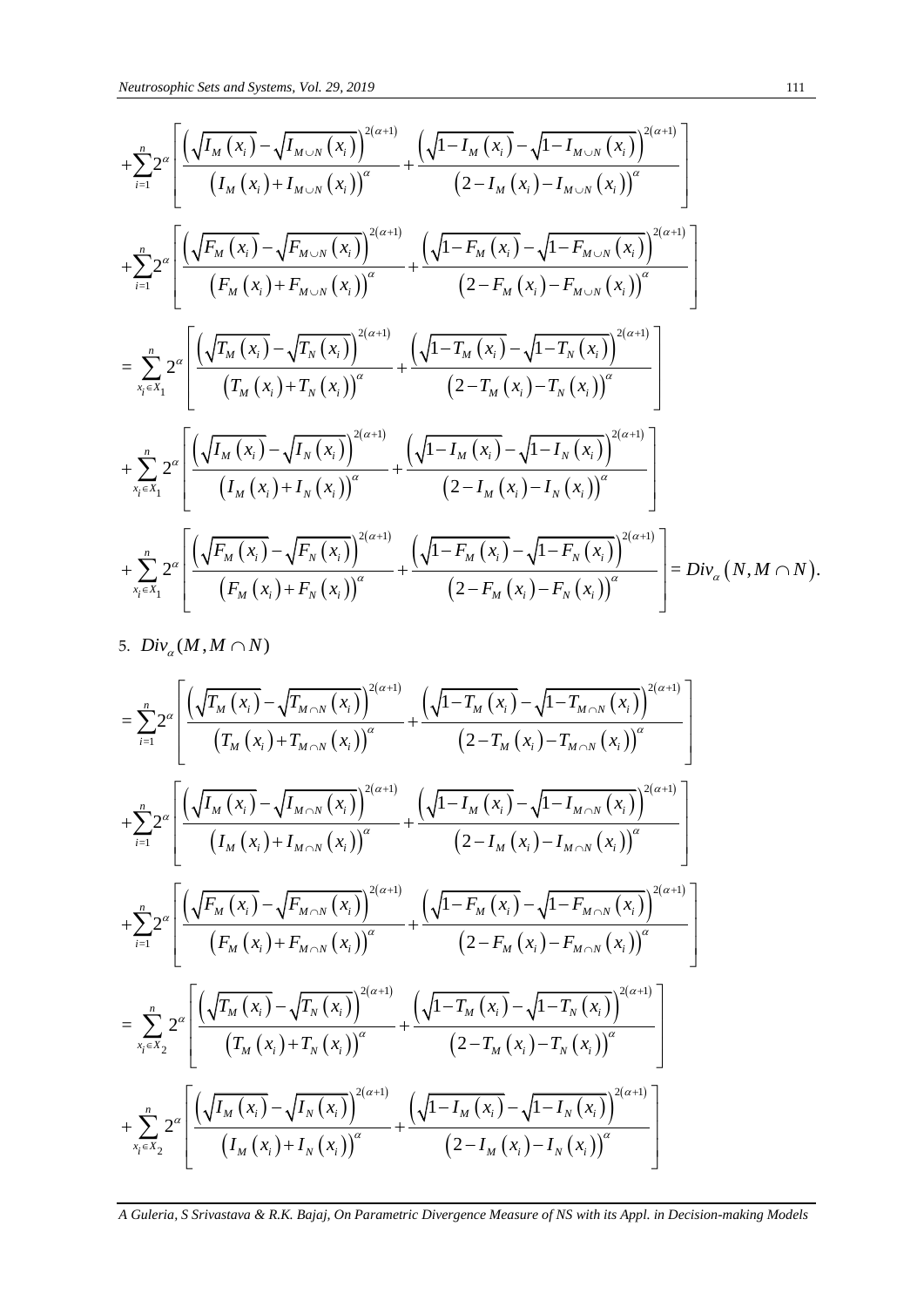*Neutrosophic Sets and Systems, Vol. 29, 2019*  
\n
$$
+ \sum_{x_i \in X_2}^{n} 2^{\alpha} \left[ \frac{\left(\sqrt{F_M(x_i)} - \sqrt{F_N(x_i)}\right)^{2(\alpha+1)}}{\left(F_M(x_i) + F_N(x_i)\right)^{\alpha}} + \frac{\left(\sqrt{1 - F_M(x_i)} - \sqrt{1 - F_N(x_i)}\right)^{2(\alpha+1)}}{\left(2 - F_M(x_i) - F_N(x_i)\right)^{\alpha}} \right] = Div_{\alpha}(N, M \cup N).
$$
\nTheorem 2. For any M, N. *SUNS*(*X*), the sumned diverges converges (2) satisfies the following.

**Theorem 3.** For any  $M, N \in SVNS(X)$ , the proposed divergence measure (2) satisfies the following *properties:*

1. 
$$
Div_{\alpha}\left(\overline{M}, \overline{N}\right) = Div_{\alpha}\left(M, N\right)
$$

1. 
$$
Div_{\alpha}(\overline{M}, \overline{N}) = Div_{\alpha}(M, N)
$$
  
\n2.  $Div_{\alpha}(\overline{M \cup N}, \overline{M \cap N}) = Div_{\alpha}(\overline{M} \cap \overline{N}, \overline{M} \cup \overline{N}) = Div_{\alpha}(M, N)$ 

3. 
$$
Div_{\alpha}(M, \overline{N}) = Div_{\alpha}(\overline{M}, N)
$$

3. 
$$
Div_{\alpha}(M, N) = Div_{\alpha}(M, N)
$$
  
4.  $Div_{\alpha}(M, \overline{N}) + Div_{\alpha}(\overline{M}, \overline{N}) = Div_{\alpha}(M, N) + Div_{\alpha}(\overline{M}, N)$ 

# **Proof:**

- 1. As per the definition of the *complement* given in Section 2, this result holds.
- 2. In view of the Equation (6) and Equation (7), we get  $\; Div_{\alpha}(\overline{M\cup N},\overline{M\cap N})$

+ 
$$
\sum_{x_i \in X_2}^n 2^a \left[ \frac{\sqrt{F_M(x_i)} - \sqrt{F_N(x_i)}}{(F_M(x_i) + F_N(x_i))^a} + \frac{\sqrt{1 - F_M(x_i)} - \sqrt{1 - F_N(x_i)}}{(2 - F_M(x_i) - F_N(x_i))^a} \right] = Div_a(N, M \cup N)
$$
  
\n**Theorem 3.** For any  $M, N \in SVNS(X)$ , the proposed divergence measure (2) satisfies the following properties:  
\n1.  $Div_a(\overline{M}, \overline{N}) = Div_a(M, N)$   
\n2.  $Div_a(\overline{M \cup N}, \overline{M \cap N}) = Div_a(\overline{M} \cap \overline{N}, \overline{M} \cup \overline{N}) = Div_a(M, N)$   
\n3.  $Div_a(M, \overline{N}) = Div_a(\overline{M}, \overline{N})$   
\n4.  $Div_a(M, \overline{N}) = Div_a(\overline{M}, \overline{N})$   
\n4.  $Div_a(M, \overline{N}) + Div_a(\overline{M}, \overline{N}) = Div_a(M, N) + Div_a(\overline{M}, N)$   
\n**Proof:**  
\n1. As per the definition of the complement given in Section 2, this result holds.  
\n2. In view of the Equation (6) and Equation (7), we get  $Div_a(\overline{M \cup N}, \overline{M \cap N})$   
\n $= \sum_{x_i \in X_1}^n 2^a \frac{(\sqrt{1 - T_N(x_i)} - \sqrt{1 - T_M(x_i)})^{2(a+1)}}{(2 - T_N(x_i) - T_M(x_i))^a} + \sum_{x_i \in X_1}^n 2^a \frac{(\sqrt{T_N(x_i)} - \sqrt{T_N(x_i)})^{2(a+1)}}{(T_N(x_i) + T_N(x_i))^a}$   
\n $+ \sum_{x_i \in X_2}^n 2^a \frac{(\sqrt{1 - T_N(x_i)} - \sqrt{1 - T_N(x_i)})^{2(a+1)}}{(2 - T_N(x_i) - T_N(x_i))^a} + \sum_{x_i \in X_2}^n 2^a \frac{(\sqrt{T_M(x_i)} - \sqrt{T_M(x_i)})^{2(a+1)}}{(T_M(x_i) + T_N(x_i))^a}$   
\n $+ \sum_{x_i \in X_2}^n 2^a \frac{(\sqrt{1 - T_N(x_i)} - \sqrt{1 - T_N(x_i)})^{2(a+1)}}{(2 - I_N(x_i)$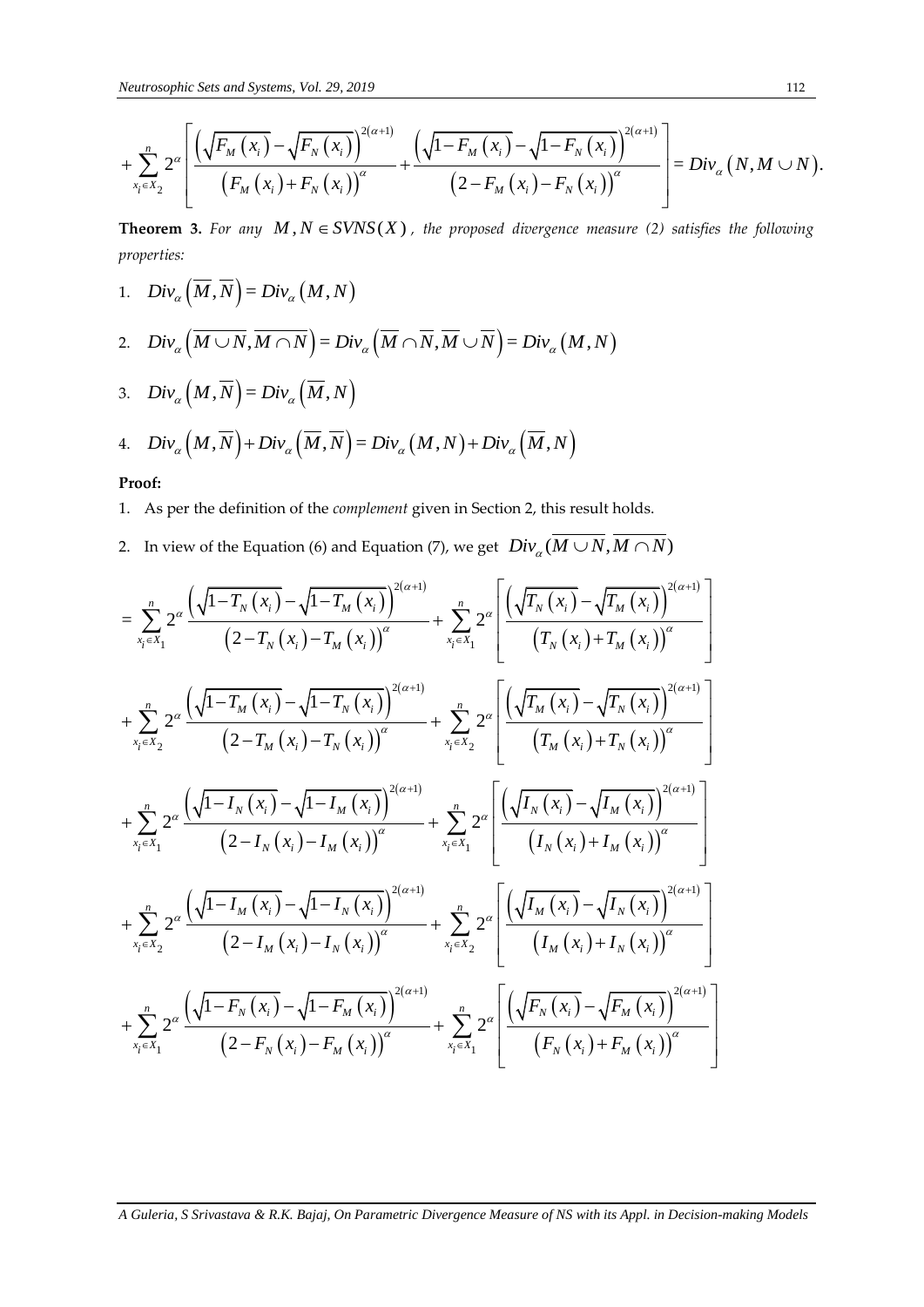*Neutrosophic Sets and Systems, Vol. 29, 2019*  
\n
$$
+ \sum_{x_i \in X_2}^{n} 2^{\alpha} \frac{\left(\sqrt{1 - F_M(x_i)} - \sqrt{1 - F_N(x_i)}\right)^{2(\alpha+1)}}{\left(2 - F_M(x_i) - F_N(x_i)\right)^{\alpha}} + \sum_{x_i \in X_2}^{n} 2^{\alpha} \left[ \frac{\left(\sqrt{F_M(x_i)} - \sqrt{F_N(x_i)}\right)^{2(\alpha+1)}}{\left(F_M(x_i) + F_N(x_i)\right)^{\alpha}} \right] = Div_{\alpha}(M, N).
$$

On the other hand, 
$$
Div_{\alpha}(\overline{M} \cap \overline{N}, \overline{M} \cup \overline{N})
$$
  
= 
$$
\sum_{x_i \in X_1}^{n} 2^{\alpha} \frac{\left(\sqrt{1 - T_N(x_i)} - \sqrt{1 - T_M(x_i)}\right)^{2(\alpha+1)}}{\left(2 - T_M(x_i) - T_N(x_i)\right)^{\alpha}} + \sum_{x_i \in X_1}^{n} 2^{\alpha} \left[\frac{\left(\sqrt{T_N(x_i)} - \sqrt{T_M(x_i)}\right)^{2(\alpha+1)}}{\left(T_N(x_i) + T_M(x_i)\right)^{\alpha}}\right]
$$

+ 
$$
\sum_{N=2}^{n} 2^a \frac{\sqrt{1-F_M(x_i)}-\sqrt{1-F_N(x_i)}}{(2-F_M(x_i)-F_N(x_i))^a} + \sum_{N=2}^{n} 2^a \frac{\sqrt{F_M(x_i)-F_N(x_i)^2}}{(F_M(x_i)+F_N(x_i))^a} = Div_a(M,
$$
  
\nOn the other hand,  $Div_a(\overline{M} \cap \overline{N}, \overline{M} \cup \overline{N})$   
\n $= \sum_{N=1}^{n} 2^a \frac{\sqrt{1-T_N(x_i)}-\sqrt{1-T_M(x_i)^2}}{(2-T_M(x_i)-T_N(x_i))^a} + \sum_{N=1}^{n} 2^a \frac{\sqrt{\left(\sqrt{F_N(x_i)}-\sqrt{F_M(x_i)}\right)^{2(a+i)}}{(T_N(x_i)+T_M(x_i))^a}\right]$   
\n+  $\sum_{N=2}^{n} 2^a \frac{\sqrt{\left(1-T_M(x_i)}-\sqrt{1-T_M(x_i)}\right)^{2(a+i)}}{(2-T_M(x_i)-T_N(x_i))^a} + \sum_{N=2}^{n} 2^a \frac{\left(\sqrt{F_M(x_i)}-\sqrt{F_N(x_i)}\right)^{2(a+i)}}{(T_M(x_i)+T_M(x_i))^a}\right]$   
\n+  $\sum_{N=2}^{n} 2^a \frac{\left(\sqrt{1-T_M(x_i)}-\sqrt{1-T_M(x_i)}\right)^{2(a+i)}}{(2-T_M(x_i)-T_N(x_i))^a} + \sum_{N=2}^{n} 2^a \frac{\left(\sqrt{F_M(x_i)}-\sqrt{F_N(x_i)}\right)^{2(a+i)}}{(T_M(x_i)+T_N(x_i))^a}\right]$   
\n+  $\sum_{N=2}^{n} 2^a \frac{\left(\sqrt{1-T_M(x_i)}-\sqrt{1-T_M(x_i)}\right)^{2(a+i)}}{(2-T_M(x_i)-T_M(x_i))^a} + \sum_{N=2}^{n} 2^a \frac{\left(\sqrt{F_M(x_i)}-\sqrt{F_M(x_i)}\right)^{2(a+i)}}{(T_M(x_i)+T_N(x_i))^a}\right]$   
\n+  $\sum_{N=2}^{n} 2^a \frac{\left(\sqrt{1-F_M(x_i)}-\sqrt{1-T_M(x_i)}\right)^{2(a+i)}}{(2-F_M(x_i)-T_M(x_i))^a} + \sum_{N=2}^{n} 2^a \frac{\left(\sqrt{F_M(x_i)}-\sqrt{F_M(x_i)}\right)^{2(a+i)}}{(F_M(x_i)+F_M(x_i))^a}\right]$   
\n

 $\big\{ \begin{aligned} \big(N,M\cup N\big) & = Div_{\alpha}\big(M,N\big). \ & \Big[ \left(\begin{array}{cc} \prod_{i} p_{\alpha} & \prod_{i} p_{\alpha} \end{array} \right) \left(\begin{array}{cc} \prod_{i} p_{\alpha} & \prod_{i} p_{\alpha} \end{array} \right)^{2(\alpha+1)} \Big] \Big\}$ 

Therefore, 
$$
Div_{\alpha}(\overline{M \cup N}, \overline{M \cap N}) = Div_{\alpha}(\overline{M} \cap \overline{N}, \overline{M} \cup \overline{N}) = Div_{\alpha}(M, N)
$$
.  
\n3.  $Div_{\alpha}(M, \overline{N}) = \sum_{x_i \in X_1}^{n} 2^{\alpha} \frac{\left(\sqrt{T_M(x_i)} - \sqrt{1 - T_N(x_i)}\right)^{2(\alpha+1)}}{\left(2 - T_N(x_i) - T_M(x_i)\right)^{\alpha}} + \sum_{x_i \in X_2}^{n} 2^{\alpha} \frac{\left(\sqrt{1 - T_M(x_i)} - \sqrt{T_N(x_i)}\right)^{2(\alpha+1)}}{\left(1 - T_M(x_i) + T_N(x_i)\right)^{\alpha}} + \sum_{x_i \in X_1}^{n} 2^{\alpha} \frac{\left(\sqrt{1 - T_M(x_i)} - \sqrt{T_N(x_i)}\right)^{2(\alpha+1)}}{\left(2 - T_N(x_i) - \sqrt{T_N(x_i)}\right)^{2(\alpha+1)}} + \sum_{x_i \in X_2}^{n} 2^{\alpha} \frac{\left(\sqrt{1 - T_M(x_i)} - \sqrt{T_N(x_i)}\right)^{2(\alpha+1)}}{\left(1 - T_M(x_i) + T_N(x_i)\right)^{\alpha}}\right]$ 

$$
+\sum_{x_{i}\in X_{1}}^{n} 2^{\alpha}\frac{\left(\sqrt{I_{M}(x_{i})}-\sqrt{1-I_{N}(x_{i})}\right)^{2(\alpha+1)}}{\left(2-I_{N}(x_{i})-I_{M}(x_{i})\right)^{\alpha}}+\sum_{x_{i}\in X_{2}}^{n} 2^{\alpha}\left[\frac{\left(\sqrt{1-I_{M}(x_{i})}-\sqrt{I_{N}(x_{i})}\right)^{2(\alpha+1)}}{\left(1-I_{M}(x_{i})+I_{N}(x_{i})\right)^{\alpha}}\right]
$$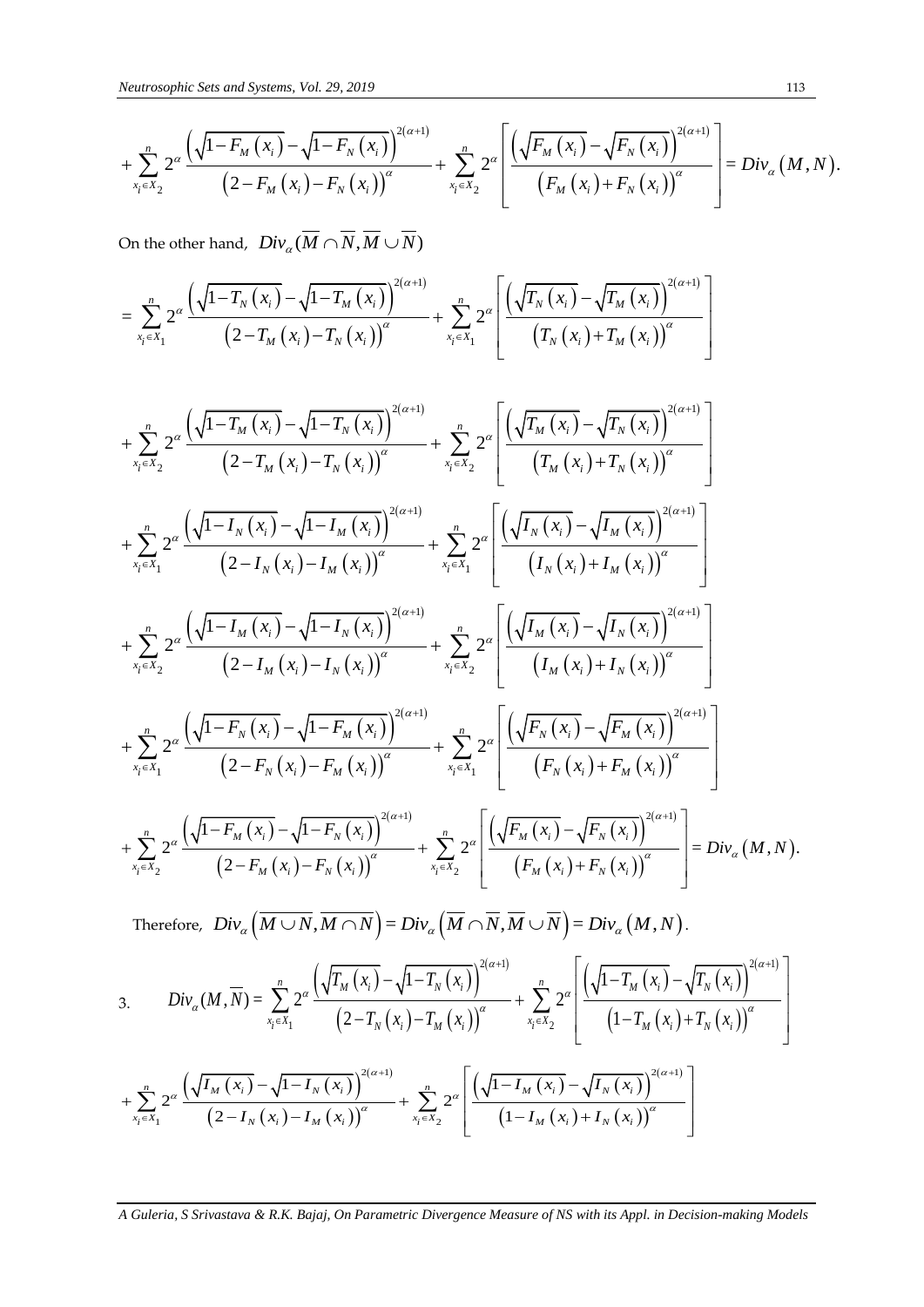*Neutrosophic Sets and Systems, Vol. 29, 2019*\n
$$
+ \sum_{x_i \in X_1}^{n} 2^{\alpha} \frac{\left(\sqrt{F_M(x_i)} - \sqrt{1 - F_N(x_i)}\right)^{2(\alpha+1)}}{\left(2 - F_N(x_i) - F_M(x_i)\right)^{\alpha}} + \sum_{x_i \in X_2}^{n} 2^{\alpha} \left[ \frac{\left(\sqrt{1 - F_M(x_i)} - \sqrt{F_N(x_i)}\right)^{2(\alpha+1)}}{\left(1 - F_M(x_i) + F_N(x_i)\right)^{\alpha}} \right] = Div_{\alpha}(M, \overline{N}).
$$

4. Using (a) and (c), 
$$
Div_{\alpha}(M,\overline{N}) + Div_{\alpha}(\overline{M},\overline{N}) = Div_{\alpha}(M,N) + Div_{\alpha}(\overline{M},N)
$$
 holds.

# **5. Application of Parametric Divergence Measure in Decision Making Problems**

We study some important applications of the proposed divergence measure for neutrosophic sets in the area of classication problems and decision-making.

## **5.1 Pattern Recognition**

*A*  $\sum_{n=1}^{\infty} \frac{\sqrt{n_k} (K_n - \sqrt{1 - F_n(x_1)})^n}{(1 - F_n(x_1) - F_n(x_1))^n}$  +  $\sum_{n=1}^{\infty} \frac{x^n}{(1 - F_n(x_1) - F_n(x_1))^n}$  = *Dire<sub>n</sub>* $(M, N)$  bodds.<br>
A Using (a) and (c). *Div<sub>e</sub>* $(M, N) + D_{\text{P}_0}(M, N)$  bore<sub>n</sub> $(M, N) + D_{\text{P}_0}(M, N)$  bodds.<br>
A Appli In order to illustrate an application of the proposed divergence measure in the field of pattern recognition, we refer to a well posed problem which has been discussed in literature [33]. Consider three existing patterns  $A_1$ ,  $A_2$  and  $A_3$  representing the classes  $C_1$ ,  $C_2$  and  $C_3$  respectively and being described by the following SVNSs in  $X = \{x_1, x_2, x_3\}$ :

by the following SVMSS in 
$$
X = \{x_1, x_2, x_3\}
$$
:  
\n
$$
A_1 = \{ (x_1, 0.7, 0.7, 0.2), (x_2, 0.7, 0.8, 0.4), (x_3, 0.6, 0.8, 0.2) \};
$$
\n
$$
A_2 = \{ (x_1, 0.5, 0.7, 0.3), (x_2, 0.7, 0.7, 0.5), (x_3, 0.8, 0.6, 0.1) \};
$$
\n
$$
A_3 = \{ (x_1, 0.9, 0.5, 0.1), (x_2, 0.7, 0.6, 0.4), (x_3, 0.8, 0.5, 0.2) \}.
$$

Consider an unknown sample pattern *B* which is given by  
\n
$$
B = \{ (x_1, 0.7, 0.8, 0.4), (x_2, 0.8, 0.5, 0.3), (x_3, 0.5, 0.8, 0.5) \}.
$$

Now, the main objective of the problem is to find out the class to which *B* belongs. As per the principle of minimum divergence measure [44], the procedure for allocation of *B* to  $\ C_{\beta^*}^*$  is determined by

$$
\beta^* = \arg\min_{\beta} (Div_{\alpha}(A_k, B)).
$$
\n(8)

**Table 1:** Values of  $Div_{\alpha}(A_k, B)$  with  $\beta \in \{1,2,3\}$ 

| $\boldsymbol{\mathcal{U}}$ | $\overline{1}$ | ഫ           | $\mathbf{L}$ |
|----------------------------|----------------|-------------|--------------|
|                            | 0.035200913    | 0.109091158 | 0.116197599  |
|                            | 0.0001939      | 0.010382714 | 0.003212291  |

Clearly, from the Table 1, it may be observed that *B* has to get into the class  $C_1$ . The obtained result is based on the proposed parametric divergence measure and is perfectly consistent with the results achieved by [33].

# **5.2 Medical Diagnosis**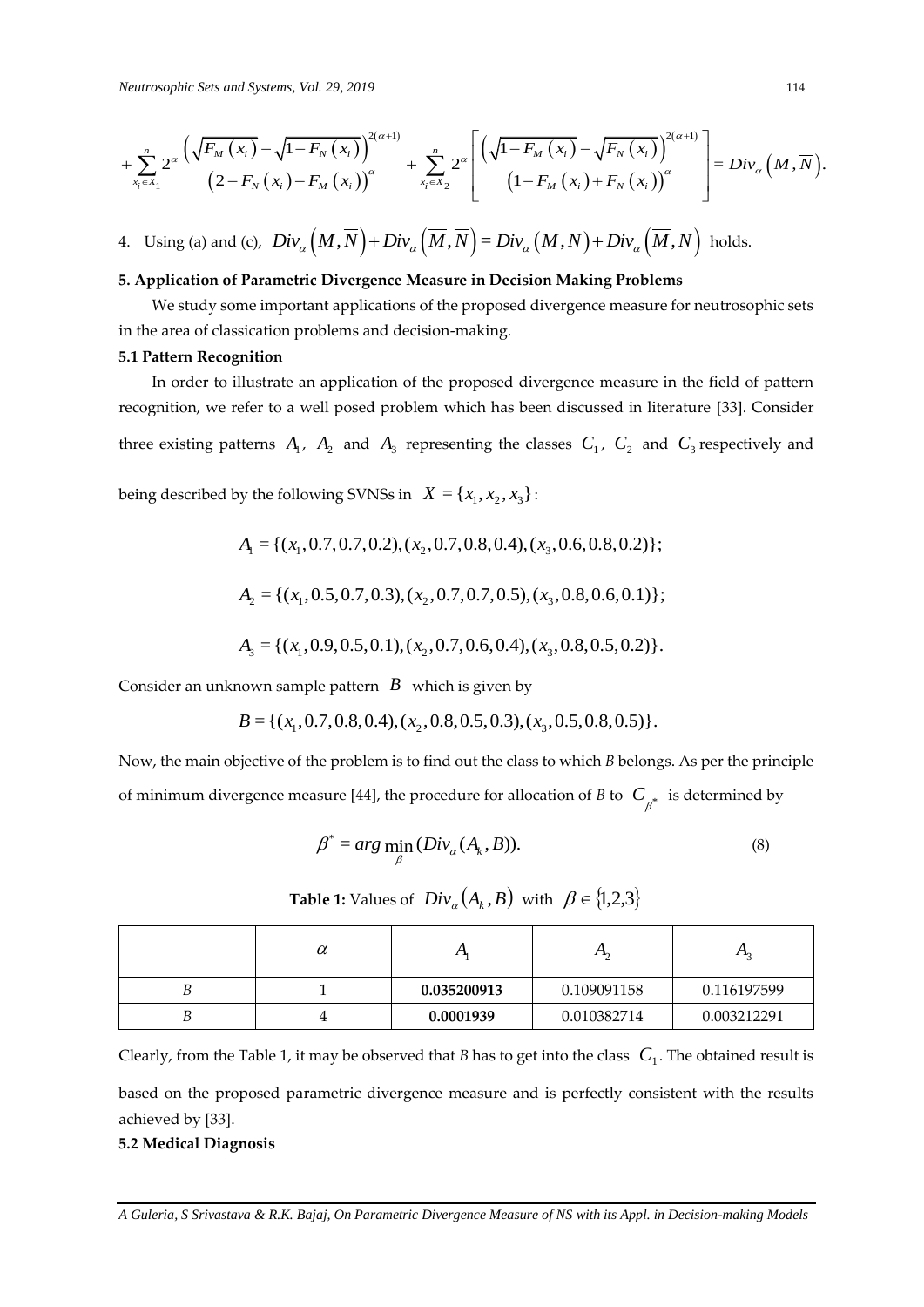In a classical problem of medical diagnosis, assume that if a doctor needs to diagnose some of patients'

 $P = \{Al, Bob, Joe, Ted\}$ " under some defined diagnoses

"  $D = \{Viral \, fever, \, Malaria, \, Typhoid, \, Stomach \, problem, \, Cough, \, Chester \, problem\}$ ",

& a set of symptoms Malaria, Typhoid, Stomach problem, Cough, Chest problem}",<br>"S = {Temperature, Headache, Stomach pain, Cough, Chest pain}".

The following tables (Refer Table 2 & Table 3) serve the purpose of the proposed computational application:

|               | "Viral Fever"    | "Malaria"       | "Typhoid"       | "Stomach         | "Chest          |
|---------------|------------------|-----------------|-----------------|------------------|-----------------|
|               |                  |                 |                 | Problem"         | Problem"        |
| "Temperature" | (0.7, 0.5, 0.6)  | (0.7, 0.9, 0.1) | (0.3, 0.7, 0.2) | (0.1, 0.6, 0.7)  | (0.1, 0.9, 0.8) |
| "Headache"    | (0.8, 0.2, 0.9)  | (0.4, 0.5, 0.5) | (0.6, 0.9, 0.2) | (0.7, 0.4, 0.3)  | (0.1, 0.6, 0.7) |
| "Stomach      | (0.8, 0.1, 0.1)  | (0.5, 0.9, 0.2) | (0.2, 0.5, 0.5) | (0.7, 0.7, 0.8)  | (0.5, 0.7, 0.6) |
| Pain"         |                  |                 |                 |                  |                 |
| "Cough"       | (0.45, 0.8, 0.7) | (0.7, 0.8, 0.6) | (0.2, 0.5, 0.5) | (0.2, 0.8, 0.65) | (0.2, 0.8, 0.6) |
| "Chest Pain"  | (0.2, 0.6, 0.5)  | (0.1, 0.6, 0.8) | (0.1, 0.8, 0.8) | (0.5, 0.8, 0.6)  | (0.8, 0.8, 0.2) |

**Table 2:** Symptoms characteristic for the diagnoses considered [33]

|                        | "Temperature"    | "Headache"       | "Stomach         | "Cough"           | "Chest pain"      |
|------------------------|------------------|------------------|------------------|-------------------|-------------------|
|                        |                  |                  | <i>pain"</i>     |                   |                   |
| $^{\prime\prime}$ Al'' | (0.7, 0.6, 0.5)  | (0.6, 0.3, 0.5)  | (0.5, 0.5, 0.75) | (0.8, 0.75, 0.5)  | (0.7, 0.2, 0.6)   |
| "Bob"                  | (0.7, 0.3, 0.5)  | (0.5, 0.5, 0.8)  | (0.6, 0.5, 0.5)  | (0.65, 0.4, 0.75) | (0.2, 0.85, 0.65) |
| " $\textsf{Ioe}$ "     | (0.75, 0.5, 0.5) | (0.2, 0.85, 0.7) | (0.7, 0.6, 0.4)  | (0.7, 0.55, 0.5)  | (0.5, 0.9, 0.64)  |
| ''Ted''                | (0.4, 0.7, 0.6)  | (0.7, 0.5, 0.7)  | (0.6, 0.7, 0.5)  | (0.5, 0.9, 0.65)  | (0.6, 0.5, 0.85)  |

In order to have a proper diagnose, we evaluate the value of the proposed divergence measure  $Div_{\alpha}(P,d_{\beta})$  between the patient's symptoms & the defined symptoms for each diagnose  $d_{\beta} \in D$ , with  $\beta = \{1, 2, ..., 5\}$ . Similar to the Equation (8), the proper diagnose  $d_{\beta}$  for the patient  $P$  may be

based on the following equation:

$$
\beta^* = \arg\min_{\beta} \left( Div_{\alpha}\left(P, d_{\beta}\right)\right).
$$
\n(9)

|         | "Viral Fever" | "Malaria" | "Typhoid" | "Stomach | "Chest"  |
|---------|---------------|-----------|-----------|----------|----------|
|         |               |           |           | Problem" | Problem" |
| " $Al"$ | 0.29738       | 0.27867   | 0.41362   | 0.26433  | 0.37028  |

**Table 4:** Values of  $Div_{\alpha}(A_k, B)$ , with  $\beta \in \{1, 2, 3\}$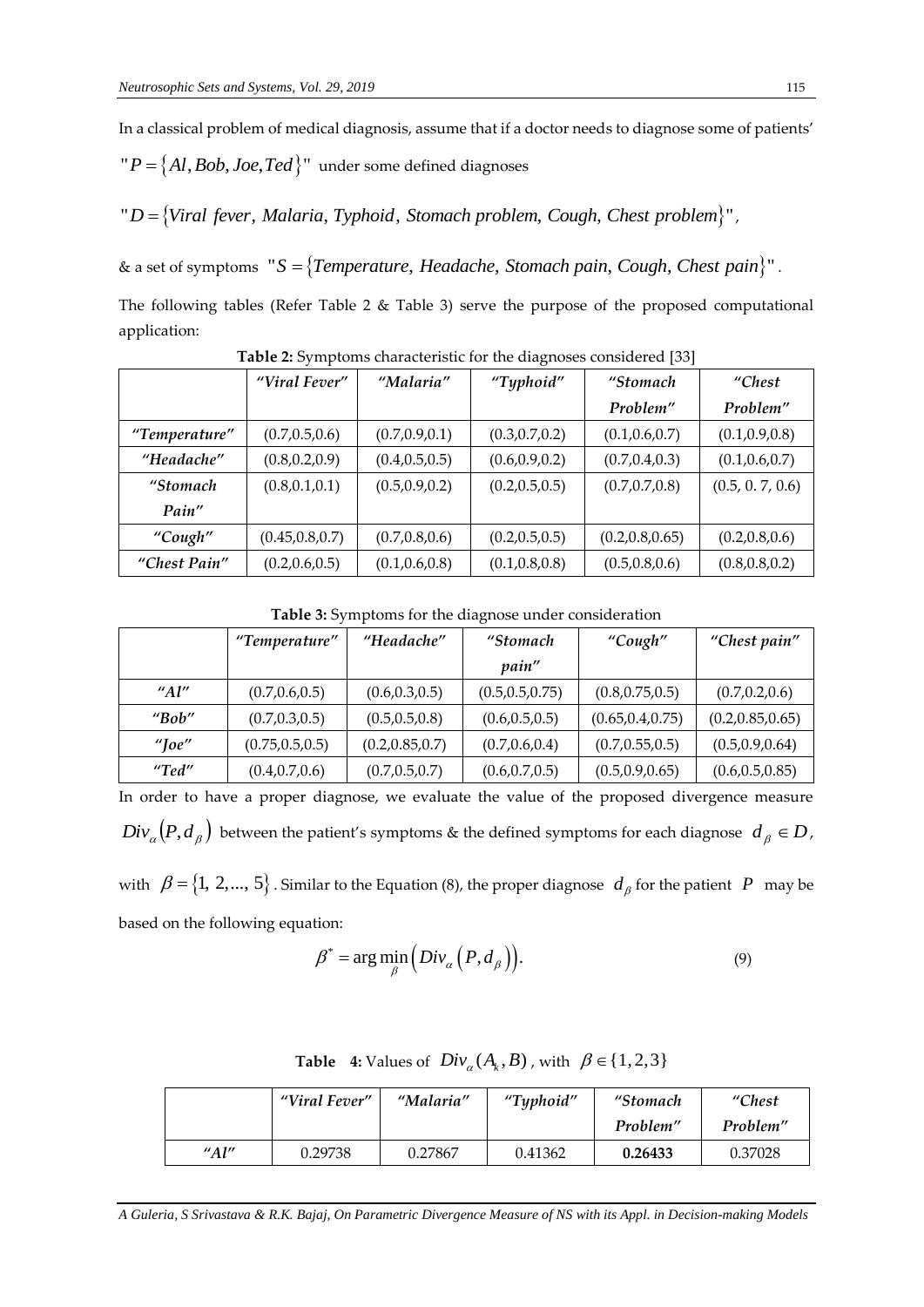| "Bob" | 0.09767 | 0.23291 | 0.13969 | 0.18798 | 0.41526 |
|-------|---------|---------|---------|---------|---------|
| "Ioe" | 0.29928 | 0.16506 | 0.13089 | 0.26385 | 0.26343 |
| "Ted" | 0.20289 | 0.16876 | 0.20367 | 0.03168 | 0.27893 |

In view of Table 4, it is being concluded that the patient *Al* and *Ted* are suffering from the *stomach problem*, *Bob* is suffering from *viral fever* and *Joe* is suffering from *Typhoid*.

It may be observed that the result obtained through the proposed method is perfectly consistent with the results achieved by [33].

**Comparative Remarks:** It may be observed that the proposed method is found to be perfectly competent to provide the desired result with an added advantage of the parameters involvement in the proposed divergence measure. The parameters may provide a better variability in the selection of a divergence measure for achieving a better specificity and accuracy.

# **5.2 Multi-criteria Decision-Making Problem**

The main purpose of MCDM problem is to identify the alternative from the available alternatives under consideration. Here, on the basis of the proposed parametric divergence measure for neutrosophic sets, an algorithm for solving MCDM problem is being outlined. Consider the available

*m* -alternatives, i.e., 
$$
Z = \{Z_1, Z_2, ..., Z_m\}
$$
 and *n*-criterion, i.e.,  $O = \{O_1, O_2, ..., O_n\}$ . The target of a

decision maker is to pick the optimal alternative out of the available *m*-alternatives fulfilling the *n*criterion. The perspectives/opinions of decision makers have been taken in the form of a matrix

 $A = [a_{ij}]_{m \times n}$  called neutrosophic decision matrix where  $a_{ij} = (T_{ij}, I_{ij}, F_{ij})$ .

# **Procedural Steps of Algorithm for MCDM Problem:**

**Step 1:** Construct the neutrosophic decision matrix based on the available data.

**Step 2:** Sometimes heterogeneity in the type of criterions in a MCDM problem is observed. In order to resolve this issue, it is required to make them homogeneous before applying any methodology. Mainly, the criteria may be categorized into two types: benefit criteria and cost criteria. We need to transform the decision matrix, for this we transform the cost criteria into the benefit criteria. Thus the

decision matrix  $A = [a_{ij}]_{m \times n}$  is converted into a new decision matrix, say,  $B = [b_{ij}]_{m \times n}$  where  $b_{ij}$  is

given by 
$$
b_{ij} = (T_{ij}, I_{ij}, F_{ij}) = \begin{cases} a_{ij} & \text{for benefits criteria;} \\ a_{ij}^c & \text{for cost criteria;} \end{cases}
$$
 (10)

where  $B = [b_{ij}]_{m \times n}$  representing the alternatives in the form of

where 
$$
B = [b_{ij}]_{m \times n}
$$
 representing the alternatives in the form of  
\n
$$
Z_i = \{ (o_j, 1 - T_{ij}, 1 - I_{ij}, 1 - F_{ij}) | o_j \in O \}; i = 1, 2, ..., m \text{ and } j = 1, 2, ..., n.
$$
\n(11)

**Step 3:** Evaluate the best preferred solution as

Step 3: Evaluate the best preferred solution as  
\n
$$
Z^+ = \{ \sup(T_{ij}(Z_i)), \inf(I_{ij}(Z_i)), \inf(F_{ij}(Z_i)) \} \ i = 1, 2, ..., m \ and \ j = 1, 2, ..., n. \tag{12}
$$

**Step 4:** Determine the value of divergence measure of alternatives  $Z_i$ <sup>'</sup>, from  $Z^+$  using Equation (2).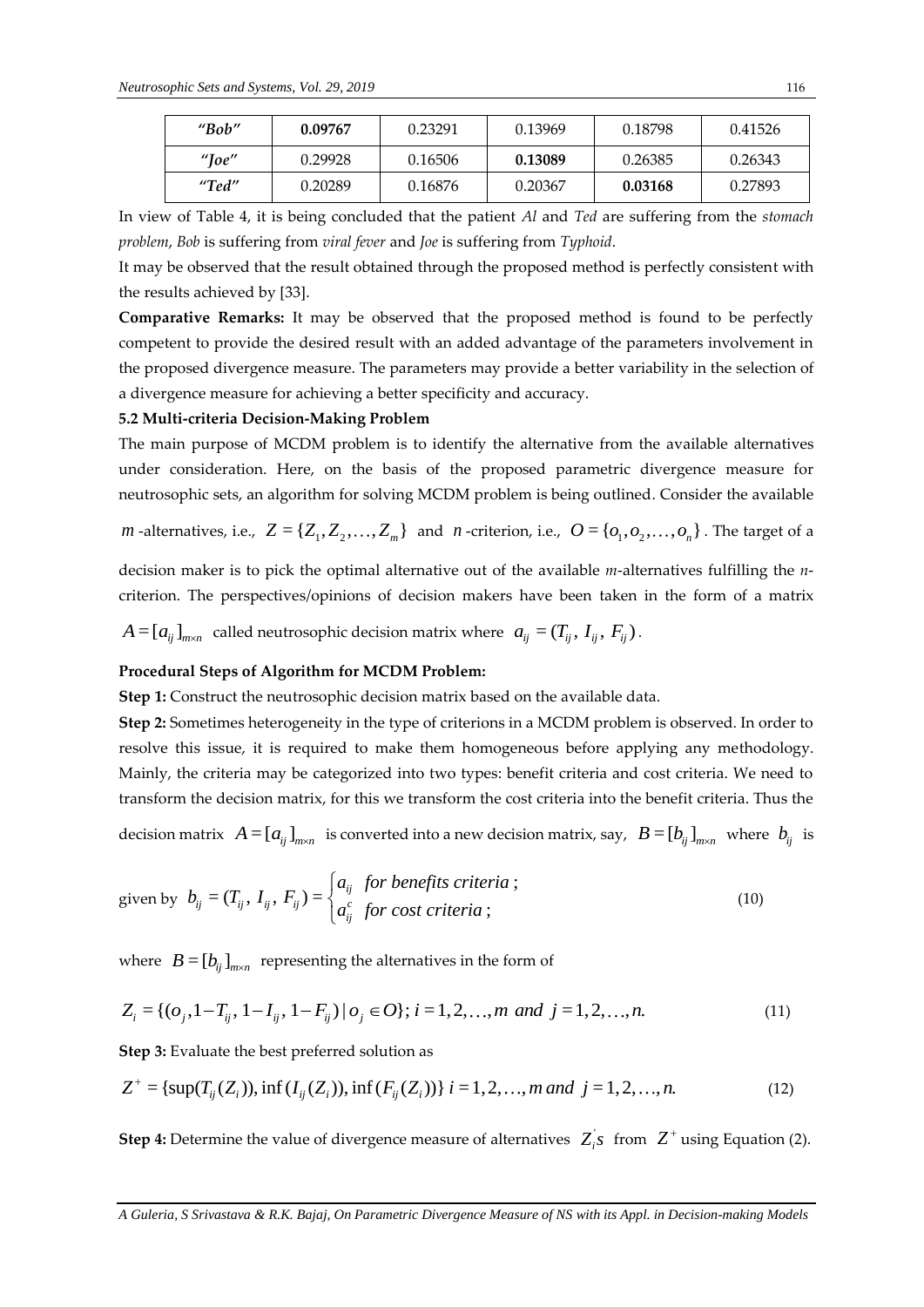**Step 5.** Now, sorting the computed values of the divergence measure, we can find the preference order of the alternatives  $Z_i$ 's. The best alternative is the one which corresponds to the least value of the divergence measure.

For the sake of illustration of the proposed methodology, a multi-criteria decision-making problem [45] related to a manufacturing company which needs to hire the best supplier. Assume that there are four available suppliers  $Z = \{Z_1, Z_2, Z_3, Z_4\}$  whose capabilities and competencies have been

evaluated with the help of four laid down criteria  $O = \{O_1, O_2, O_3, O_4\}$ . Based on the information available about the suppliers w.r.t. the individual criteria, we determine a neutrosophic decision matrix as given below:

**1.** In the given MCDM problem, all criterions are of same kind. Therefore, we need not to transform the cost criteria into the benefit criteria or vice versa by using Equation (10). The constructed neutrosophic decision matrix based on the available information is in the following Table 5.

|         | $\boldsymbol{o}$ | $o_{2}$         | $O_3$           | $O_4$           |
|---------|------------------|-----------------|-----------------|-----------------|
| $Z_{1}$ | (0.5, 0.1, 0.3)  | (0.5, 0.1, 0.4) | (0.7, 0.1, 0.2) | (0.3, 0.2, 0.1) |
| $Z_{2}$ | (0.4, 0.2, 0.3)  | (0.3, 0.2, 0.4) | (0.9, 0.0, 0.1) | (0.5, 0.3, 0.2) |
| $Z_{3}$ | (0.4, 0.3, 0.1)  | (0.5, 0.1, 0.3) | (0.5, 0.0, 0.4) | (0.6, 0.2, 0.2) |
| $Z_4$   | (0.6, 0.1, 0.2)  | (0.2, 0.2, 0.5) | (0.4, 0.3, 0.2) | (0.7, 0.2, 0.1) |

**Table 5:** Neutrosophic Decision Matrix

**2.** The best preferred solution obtained by using equation (12) is given by

$$
Z^+ = \{(0.6, 0.1, 0.1), (0.5, 0.1, 0.3), (0.9, 0.0, 0.1), (0.7, 0.2, 0.1)\}.
$$

**3.** Compute the values of divergence measure between  $Z_i$ 's  $(i = 1, 2, 3, 4)$  and  $Z^+$  using Equation (2) and tabulate them in the following Table 6.

Table – 6: Values of Proposed Divergence Measure between  $|Z_i^{\dagger} s|$  and  $|Z^{\dagger} s|$ 

**4.** Now, the ranking of the alternatives can be performed. The best alterative is one which has the lowest value of the divergence measure from the best preferred solution. The sequence of the alternatives has been particularly obtained as:  $Z_2 > Z_1 > Z_3 > Z_4$ .

| <b>Divergence Measure</b>          | $(Z_1, Z^+)$ | $(Z_2, Z^+)$ | $(Z_{3},Z^{+})$ | $(Z_{\scriptscriptstyle A},Z^+)$ |
|------------------------------------|--------------|--------------|-----------------|----------------------------------|
| <b>Proposed Divergence Measure</b> | 0.42409      | 0.27570      | 0.4791          | 0.80810                          |
| Ye's Divergence Measure [33]       | 1.1101       | 1.1801       | 0.9962          | 1.2406                           |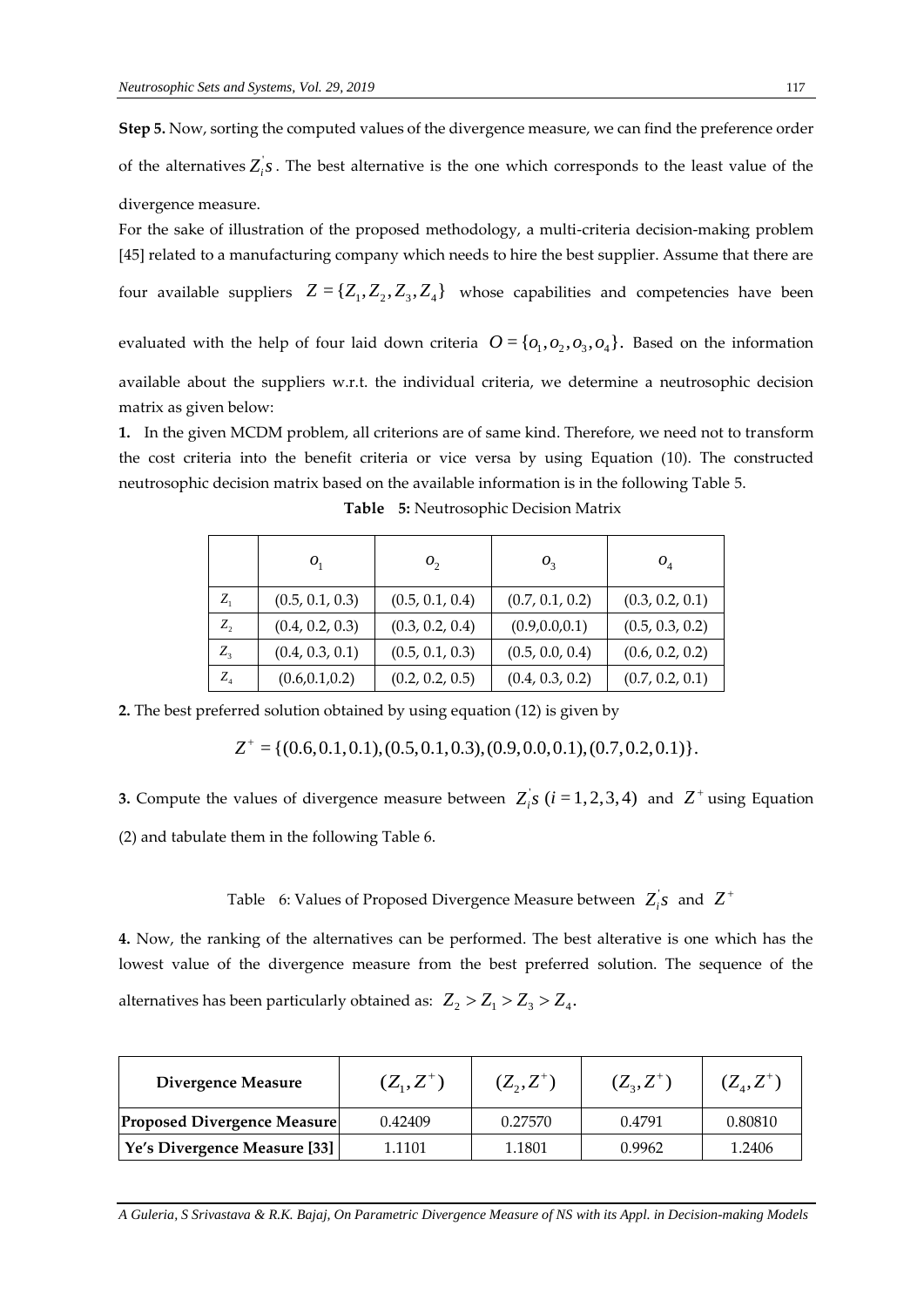Hence, among all the four suppliers,  $Z_2$  is supposed to be the best one.

# **6. Conclusions and Scope for Future Work**

The parametric divergence measure for SVNSs has been successfully proposed along with discussions on its various properties. In literature, this parametric measure for the neutrosophic set is for the first time where the applications of the proposed divergence measure have been successfully utilized in the computational fields of pattern analysis, medical diagnosis & MCDM problem. The procedural steps of the proposed methodologies for solving these application problems have been well illustrated with numerical examples for each. The results hence obtained are found to be equally and firmly consistent in comparison with the existing methodologies.

In order to have a direction for the scope of future work, it has been observed that there is a notion of another set called rough set, which do not conflict the concept of neutrosophic set, can be mutually incorporated. Sweety and Arockiarani [46] combined the mathematical tools of fuzzy sets, rough sets and neutrosophic sets and introduced a new notion termed as fuzzy neutrosophic rough sets. In future, the following important research contributions can be systematically carried out

- The study on the various information measures entropy, similarity measures and divergence measures for fuzzy neutrosophic rough sets can be done with their various possible applications.
- In recent years, various researchers have duly utilized the notion of neutrosophic sets to relations, theory of groups and rings, theory of soft sets and so on. On the basis of this, the theoretical contribution related to fuzzy neutrosophic rough sets in the field of algebra may be proposed.

**Funding:** This research received no external funding.

**Conflict of interest:** The authors declare no conflict of interest.

# **References**

- 1. Zadeh, L.A. Fuzzy sets. Information and Control, 1965, 8, 338-353.
- 2. Atanassov, K.T. Intuitionistic fuzzy sets. Fuzzy Sets and Systems, 1986, 20, 87-96.
- 3. Smarandache F. A unifying field in logics. Neutrosophy: Neutrosophic probability, set and logic, American Research Press, Rehoboth, 2019.
- 4. Wang, H.; Smarandache, F.; Zhang, Y.Q.; Sunderraman, R. Single valued neutrosophic sets, Multisp Multistruct, 2010, 4, 410-413.
- 5. Bhandari, D.; Pal, N.R. Some new information measures for fuzzy sets. Information Sciences, 1993, 67(3), 204-228.
- 6. Kullback, S.; Leibler, R.A. On information and sufficiency. The Annals of Mathematical statistics, 1951, 22, 79- 86.
- 7. Fan, J.; Xie, W. Distance measures and induced fuzzy entropy. Fuzzy Sets and Systems, 1999, 104(2), 305-314.
- 8. Montes, S.; Couso, I.; Gil, P.; Bertoluzza, C. Divergence measure between fuzzy sets. International Journal of Approximate Reasoning, 2002, 30(2), 91-105.
- 9. Ghosh, M.; Das, D.; Ray, C.; Chakraborty, A.K. Autumated leukocyte recoginition using fuzzy divergence. Micron, 2010, 41(7), 840-846.
- 10. Bhatia, P.K.; Singh, S. Three families of generalized fuzzy directed divergence. Advanced Modelling and Optimization, 2012,14(3), 599-614.
- 11. Vlachos, I.K.; Sergiadis, G.D. Intuitionistic fuzzy information, Applications to pattern Recognition. Pattern Recognition Letters, 2007, 28, 197-206.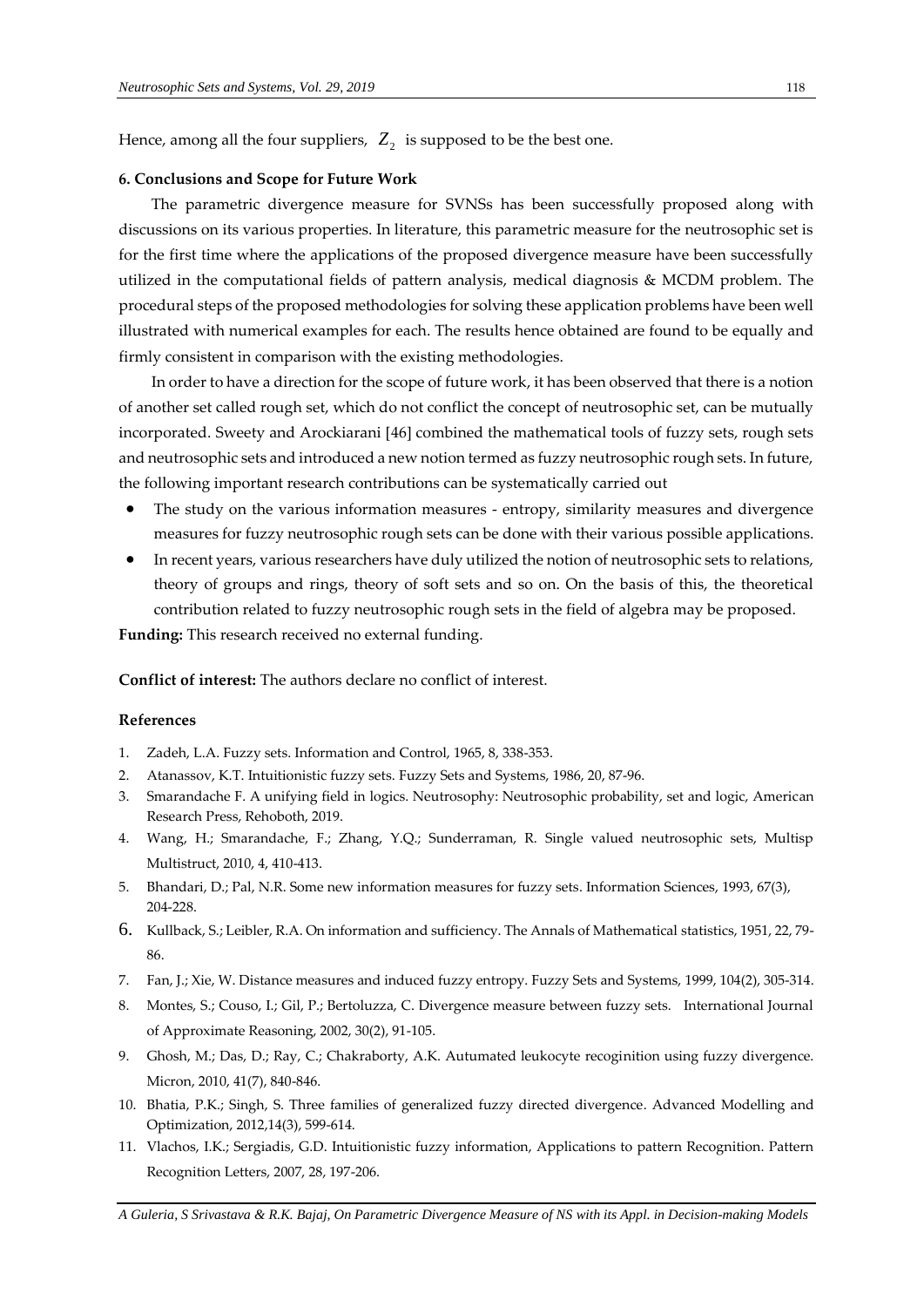- 12. Shang, X.G.; Jiang, W.S. A note on fuzzy information measures. Pattern Recognition Letters, 1997, 18, 425- 432.
- 13. Wang, W.Q.; X.L. Distance measures between intuitionistic fuzzy sets. Pattern Recognition Letters, 2005, 26, 2063-2069.
- 14. Hung, W.L.; Yang, M.S. Similarity measures of intuitionistic fuzzy sets based on Housedorff Distance. Pattern Recognition Letters, 2004, 25, 1603-1611.
- 15. Li, D.F. Some measures of dissimilarity in intuitionistic fuzzy structures. Journal of Computer and System Sciences, 2014, 68(1), 115-122.
- 16. Hung, W.L.; Yang, M.S. On the j-divergence of intuitionistic fuzzy sets and its application to pattern recognition. Information Science, 2008, 178(6), 1641-1650.
- 17. Montes, I.; Pal, N.R.; Janis, V.; Montes, S. Divergence Measures for Intuitionistic Fuzzy Sets. IEEE Transactions on Fuzzy Systems, 2015, 23(2), 444-456.
- 18. Joshi, R.; Kumar, S.; Gupta, D.; Kaur, H. A Jensen  $\alpha$  -norm dissimilarity measure for intuitionistic fuzzy set and its applications in multiple attributes decision-making. International Journal of Fuzzy Systems, 2018, 20(4), 1188–1202.
- 19. Verma, R.; Sharma, B.D. Intuitionistic fuzzy Jensen Renyi divergence, application to multiple attribute decision making. Informatica, 2013, 37(4), 399-409.
- 20. Zhang, Q.; Jiang, S. A note on information entropy measure for vague sets. Information Sciences, 2008, 178, 4184-4191.
- 21. Jiang, Y.C.; Tang, Y.; Wang, J.; Tang, S. Reasoning with intuitionistic fuzzy rough description Logics. Information Sciences, 2009, 179, 2362-2378.
- 22. Hatzimichailidis, A.G.; Papakostas, G.A.; Kaburlasos, V.G. A novel distance measure of intuitionistic fuzzy sets and its application to pattern recognition problems. International Journal of Intelligent Systems, 2012, 27(4), 396-409.
- 23. Papakostas, G.A.; Hatzimichailidis, A.G.; Kaburlasos, V.G. Distance and similarity measures between intuitionistic fuzzy sets, a comparative analysis from a pattern recognition point of view. Pattern Recognition Letters, 2013, 34(14), 1609-1622.
- 24. Kaya, I.; Kahraman, C. A comparison of fuzzy multicriteria decision making methods for intelligent building assessment. Journal of Civil Engineering and Management, 2014, 20(1), 59-69.
- 25. Broumi, S.; Smarandache, F. Several similarity measures of neutrosophic sets. Neutrosophic Sets and Systems, 2013, 1, 54-62.
- 26. Majumdar, P.; Samanta, S.K. On similarity and entropy of neutrosophic sets. Journal of Intelligent and Fuzzy System, 2014, 26(3), 1245-1252.
- 27. Ye, J. Similarity measures between interval neutrosophic sets and their applications in Multi-criteira decision-making. Journal of Intelligent and Fuzzy Systems, 2014, 26, 2459-2466.
- 28. Ye, J. Multiple attribute group decision-making method with completely unknown weights based on similarity measures under single valued neutrosophic environment. Journal of Intelligent and Fuzzy Systems, 2014, 27(6), 2927-2935.
- 29. Ye, S.; Fu, J.; Ye, J. Medical diagnosis using distance-based similarity measures of single valued neutrosophic multisets. Neutrosophic Sets and Systems, 2015, 7, 47-52.
- 30. Ye, J. Single-valued neutrosophic similarity measures based on cotangent function and their application in the fault diagnosis of steam turbine. Soft Computing, 2017, 21(3), 817-825.